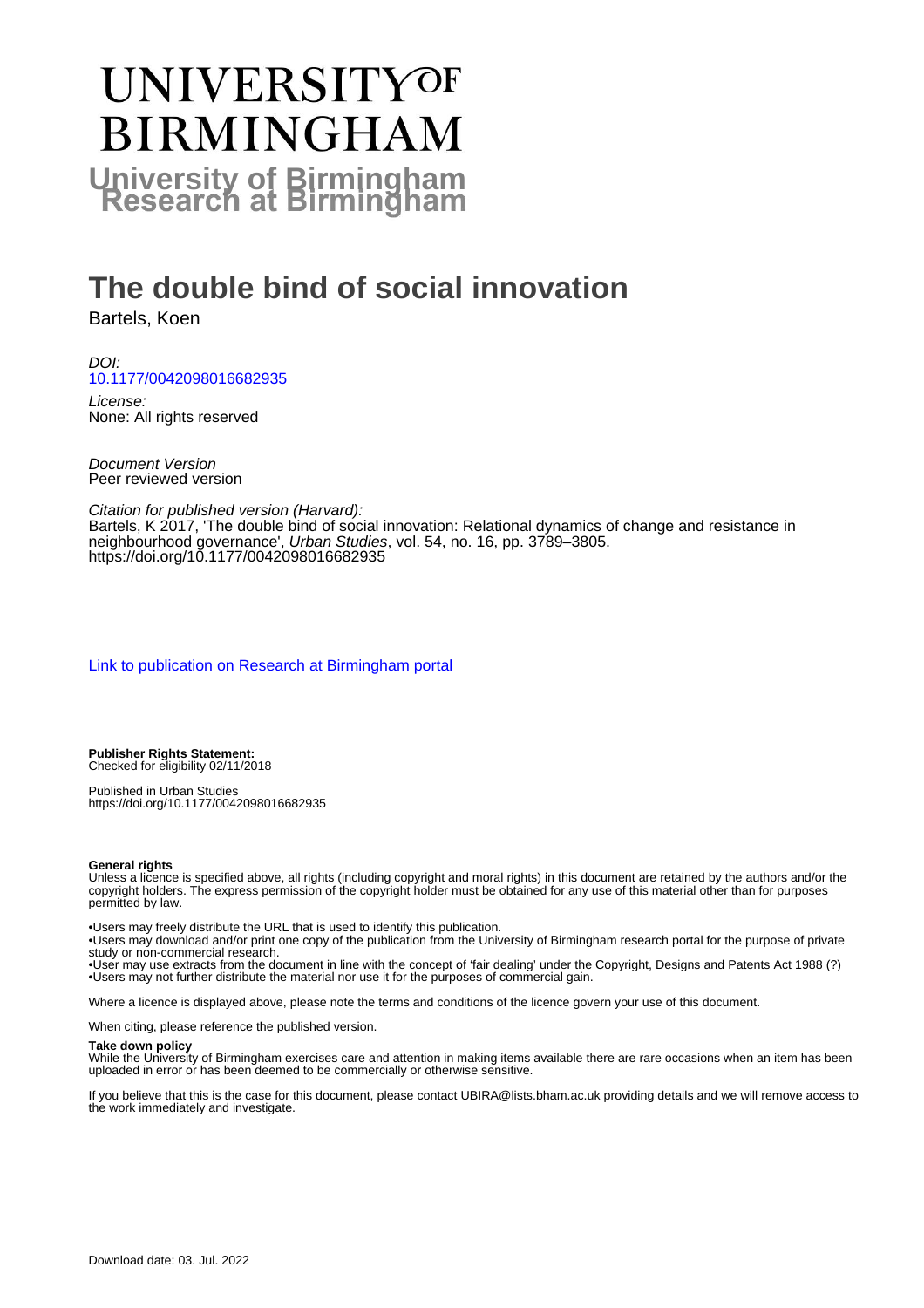

### **The double bind of social innovation: Relational dynamics of change and resistance in neighbourhood governance**

| Journal:                                                                                                                                                                                                         | Urban Studies                                                               |
|------------------------------------------------------------------------------------------------------------------------------------------------------------------------------------------------------------------|-----------------------------------------------------------------------------|
| Manuscript ID                                                                                                                                                                                                    | CUS-225-16-03.R2                                                            |
| Manuscript Type:                                                                                                                                                                                                 | Article                                                                     |
| <b>Discipline: Please select a<br/>keyword from the following list<br/>that best describes the<br/>discipline used in your paper.:</b>                                                                           | Public Administration                                                       |
| World Region: Please select<br>the region(s) that best reflect<br>the focus of your paper.<br>Names of individual countries,<br>cities & economic groupings<br>should appear in the title<br>where appropriate.: | Western Europe, North America                                               |
| Major Topic: Please identify up<br>to two topics that best identify<br>the subject of your article.:                                                                                                             | Neighbourhood, Governance                                                   |
| Please supply a further 5<br>relevant keywords in the fields<br>below::                                                                                                                                          | social innovation, relationality, practice, urban governance, communication |
|                                                                                                                                                                                                                  |                                                                             |

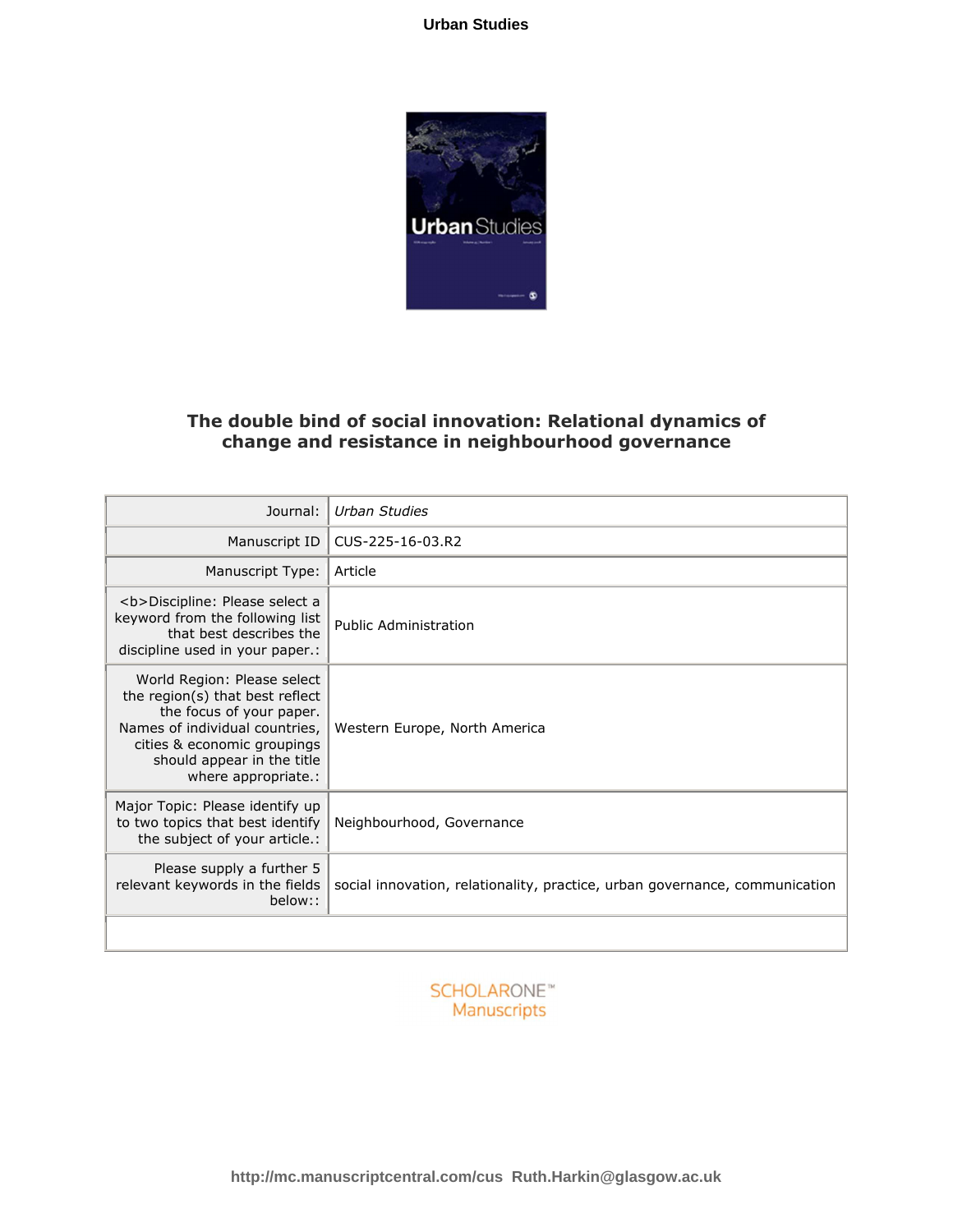## **The double bind of social innovation: Relational dynamics of change and resistance in neighbourhood governance**

#### **Abstract**

While current discourse promotes social innovation as a normative good, in practice it is highly contested by institutionalised ways of thinking, acting and organising. Concurrently stimulating and resisting innovation creates a 'double bind' of conflicting communicative signals that weaken capacities for joint sense making and sustainable change. I develop a meta-theoretical framework that explains what is involved in these relational dynamics of change and resistance, how these can be assessed and improved, and why the double bind both necessitates and inhibits substantive change. Analysing relational dynamics in a case of neighbourhood governance in Amsterdam, I argue that social innovators should be prepared to constructively confront rationalistic evaluation, defensiveness, and experiential detachment while institutional actors should welcome fundamental relational transformations of hierarchical and competitive dynamics institutionalised in urban governance.

**Keywords**: social innovation; neighbourhood governance; relationality; practice; communication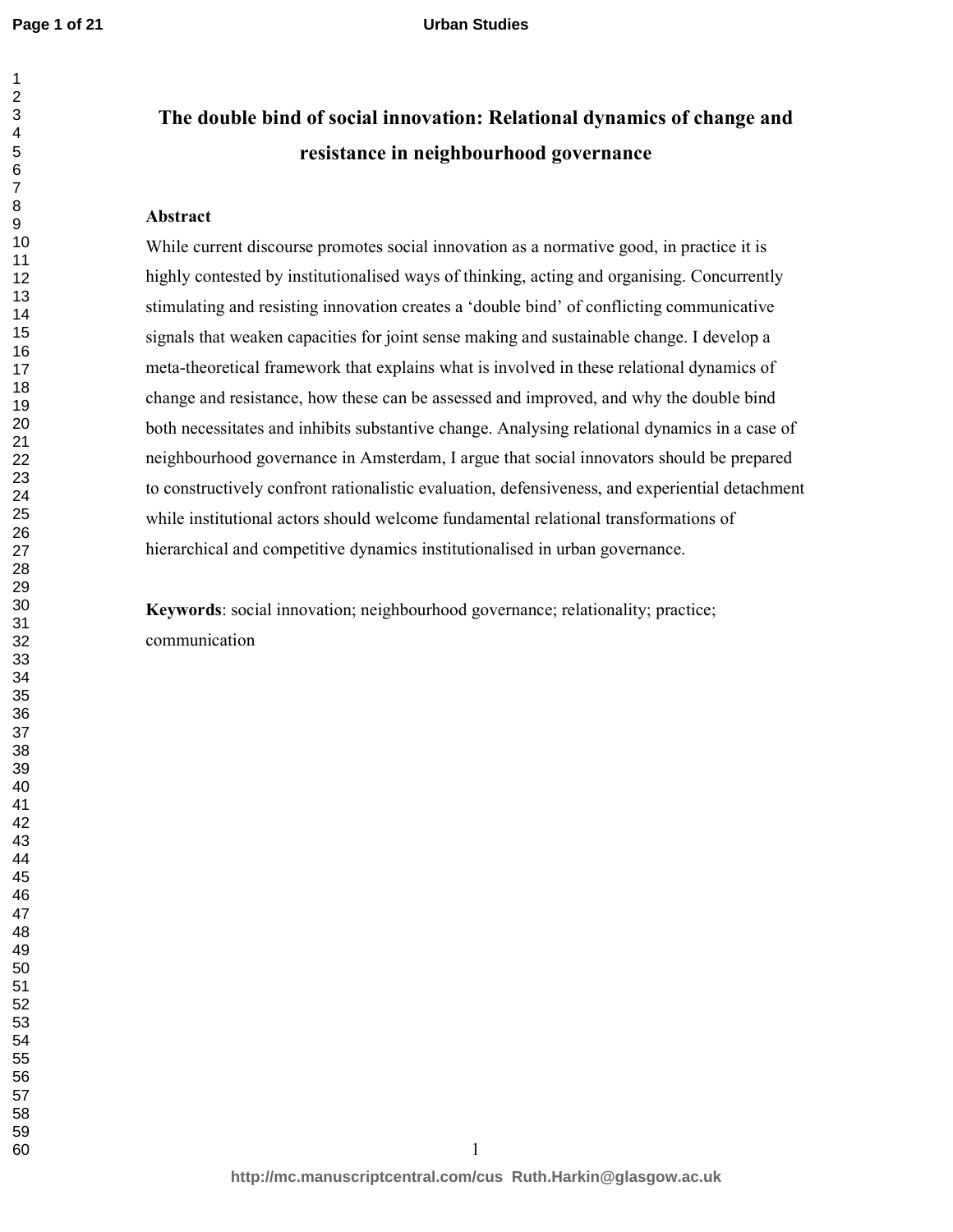#### **Introduction**

Amidst massive budget cuts and austerity policies, we are witnessing a fundamental transition in discourse on the affordability of, and responsibility for public well-being. Most notably, the British coalition government advocated a *Big Society* in which citizens "don't always turn to officials, local authorities or central government for answers to the problems they face but instead feel both free and powerful enough to help themselves and their own communities" (Cameron, 2010). Social innovation is depicted as a "normative good" (Osborne and Brown, 2011) for meeting societal needs and transforming Western governance systems. Over the past years, an abundance of initiatives already emerged, mainly in urban settings, generating new services and practices which are more effective, inclusive and empowering than institutionalised ways of working (Evers et al., 2014; Moulaert et al., 2013; Drewe et al., 2008; Nicholls et al., 2015).

However, this mainstreaming of the social dimension of innovation is usually not accompanied by recognition of the ways in which it is constantly contested, challenged and resisted in practice. For a variety of reasons, institutionalised ways of thinking, acting and organising not only prove difficult to change but actively impede social innovation (Cels et al., 2012; Evers et al., 2014; Moulaert et al., 2007). Building on earlier analyses of this double sided nature of social innovation (e.g., Swyngedouw, 2005), I propose that social innovation faces a *double bind* (Bateson et al., 1956) of being concurrently encouraged and discouraged to do things differently. As these conflicting communicative signals weaken capacities for joint sense making and sustainable change, the question arises how the resultant relational dynamics of change and resistance are and should be navigated.

 Following calls for a meta-theoretical framework to analyse relational dynamics (Jessop et al., 2013), I identify three dimensions of relationships in social, democratic and public sector innovation (negotiating multiple meanings, confronting hegemonic institutions, and embedding in multi-scalar systems) and elaborate three evaluative criteria for assessing and improving these (dynamic becoming, relationality and holism). Based on relational process ontology (Follett, 1919, 1924, 1934; Stout and Love, 2015), I argue that relational dynamics become more productive when stakeholders seek to integrate differences through inclusive, emergent and appreciative processes of co-creating rather than imposing dominant views or sustaining fixed positions through (counter-)hegemonic practices of hierarchy and competition. I then analyse the relational dynamics of neighbourhood governance in Amsterdam (the Netherlands) based on action research conducted with *Neighbourhood Practice Teams* (Buurt Praktijk Teams – BPTs). BPTs successfully enabled residents to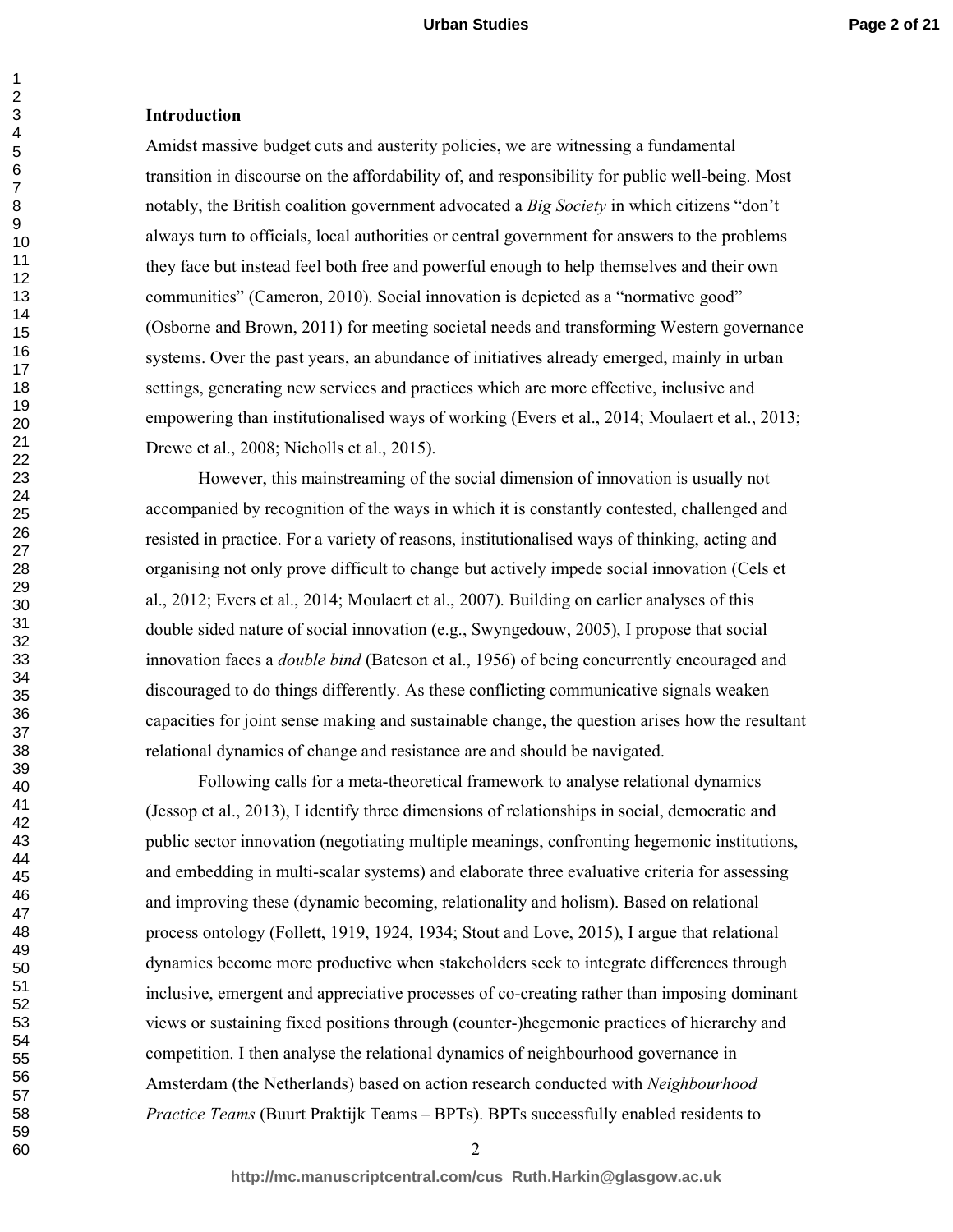#### **Urban Studies**

transform their neighbourhoods by "doing what's necessary", but, despite much appraisal, support and conducive policy discourse, continue to face fundamental resistances to their innovation. Analysing narratives of rationalistic evaluation, defensiveness and experiential detachment, I reveal how the double bind of social innovation can be productively confronted through integrative dynamics but also necessitates fundamental relational transformations of hierarchical and competitive dynamics institutionalised in urban governance.

#### **The double bind of social innovation**

Over the past two decades, social innovation has gradually become appropriated and mainstreamed in policy discourse as a key tool for governance reform (Jessop et al., 2013: 116-121). As policies started to recognise the social dimension of innovation, it was especially adopted in urban governance to foster integrated area development and combat social exclusion in local spaces and public welfare (Moulaert et al., 2005). It aims, alongside *public sector innovation* (Osborne and Brown, 2011), to satisfy unmet social needs and generate better service provision (product dimension) while, similar to *democratic innovation*  (Smith, 2009), also striving to enhance capacities and resources for participation and inclusion in decision-making (empowerment dimension). A distinctive trait of *social innovation* is to achieve these aims by transforming social relationships (process dimension); connecting "societal wellbeing and progress with the shape and organization of society – relations of power, solidarity and affect between individuals and social groups" (Moulaert et al., 2013: 2). However, such substantive transformations are often absent as neo-liberal discourse promotes more reductive forms of social innovation instrumental to its welfare state reform agenda (Moulaert et al., 2007; Massey and Johnston-Miller, 2014; Swyngedouw, 2005).

Since the financial and economic crisis, a fundamental shift occurred in discourse on the affordability of, and responsibility for public welfare. Traditional welfare state arrangements are retrenched in favour of greater individual responsibility, private and voluntary service provision and community self-organisation (Hurenkamp et al., 2012; Verhoeven and Tonkens, 2013). As governments carry out austerity policies due to expensive bank bailouts, soaring sovereign debts, unprecedented economic recession and rocketing unemployment, policies promote a 'neoliberal roll-back governmentality' (Peck and Tickell, 2002) that nudges social entrepreneurs, exemplary practitioners and communities toward social innovation. As Cels et al. (2012: 220) put it, there is now "an unprecedented need to see how service levels can be maintained with less money … [and] how to be more effective,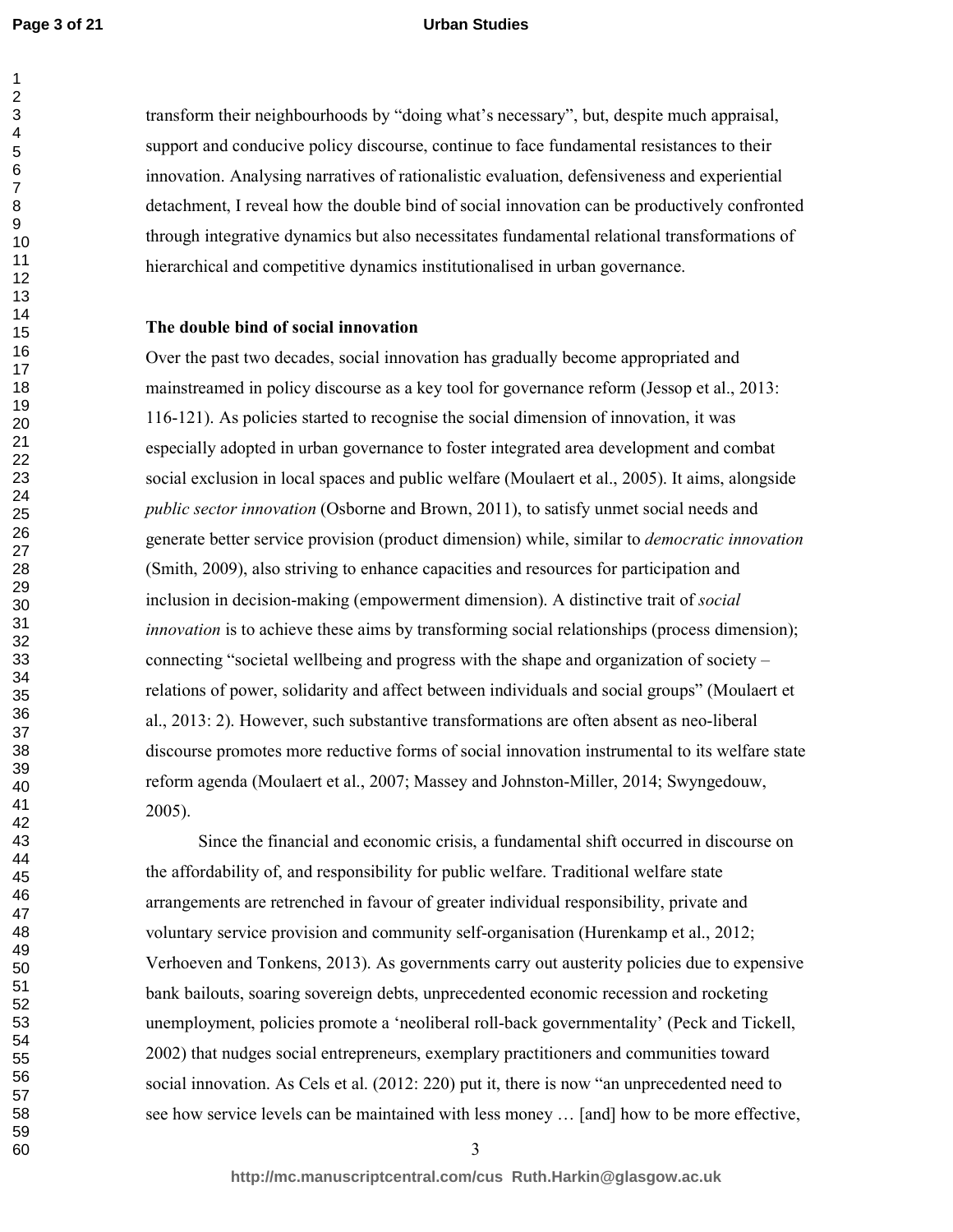efficient, and equitable." Social innovation has become "crucial to the core business of governments[,] … a last hope to deal with widening fiscal gaps". Hence, social innovation is depicted as a *normative good* (Osborne and Brown, 2011) throughout the Western world (Murray et al., 2010; Evers et al., 2014; Massey and Johnston-Miller, 2014; Moulaert et al., 2013; Nicholls et al., 2015).

One could interpret this discursive shift as welcome recognition for the potential of social innovation and much needed widening of conditions conducive to substantive change. Indeed, there is a rich collection of new services and grass-roots initiatives, the majority of which emerge in cities as problems with social exclusion and deprivation as well as potentials for greater connectivity and empowerment are most tangible and pressing in urban fabrics (Moulaert et al., 2013; Evers et al., 2014; Cels et al., 2012; Moulaert et al., 2005; Moulaert et al., 2007; Drewe et al., 2008; Nicholls et al., 2015). For example, Evers et al. (2014) showcase 77 innovations from 20 European cities, including citizen initiatives providing assistance to immigrants and public agency and voluntary sector-driven projects of social housing teams for vulnerable groups. These innovations fundamentally challenge conventional responsibilities for local well-being engrained in social relationships and urban governance institutions.

However, systemic transformations of social relationships and urban governance institutions are hardly achieved (Cels et al., 2012; Evers et al., 2014; Mendes et al., 2012; Moulaert et al., 2013; Moulaert et al., 2005; Moulaert et al., 2007). All too often, (local) governments do not provide conditions conducive for innovations to emerge, thrive and have a sustainable impact. Existing power relations, institutional configurations and historical trajectories not only prove difficult to change but also actively inhibit innovation. As innovations are always disruptive of what is there, their nature, value and outcomes are inevitably contested. A common finding is that social innovators, besides concentrating on the people, issues and solutions they care about, also need to devote a lot of time and energy to transforming urban governance systems. Therefore, "one of the enduring questions ... concerns the relationship between the socially innovative actions 'on the ground' and the broader institutional and policy environment in which such actions happen" (MacCallum, 2013: 343).

Several studies already highlighted the double-sided nature of social innovation. Swyngedouw (2005) explored the contradictory tendencies involved in the technologies and tactics of governance-beyond-the-state. While on the one hand it creates opportunities for democratic, inclusive and transformative grass-roots initiatives to emerge and influence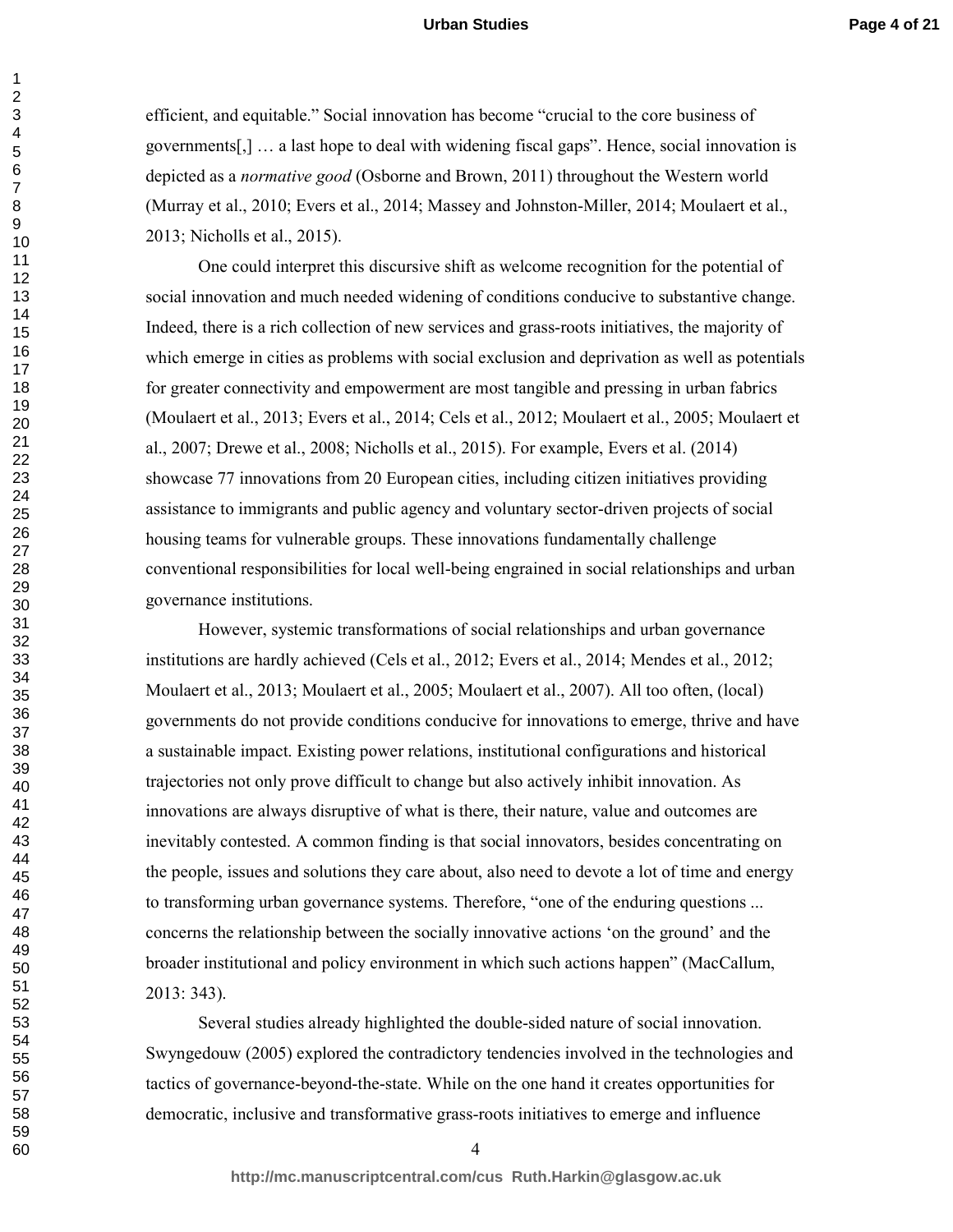#### **Urban Studies**

governance systems, on the other hand technocratic and authoritarian governing practices often instrumentalise, depoliticise and disempower innovations (Pradel et al., 2013; Novy and Hammer, 2007; De Wilde, 2015). Wagenaar and Specht (2010: 20-21) call this a "double participation paradox": officials invite citizens to participate in governance but then create all kinds of barriers and resistances which both greatly frustrate new initiatives and inhibit the reforms they set out to achieve. Hence, social innovators are encouraged to develop new ways of thinking, acting and organising but are constantly contested, challenged and resisted while doing so.

This article suggests that these conflicting pressures to both transform and conform to existing institutions generate a *double bind*. Commonly known as a situation in which contradictory demands make it impossible to avoid unfavourable results, 'double bind' is a term developed in psychotherapy to explain how schizophrenia can result from systemic exposure to situations and relationships which produce conflicting communicative signals (Bateson et al., 1956; Bateson et al., 1963). A double bind not only triggers defensive responses in the absence of an unambiguous notion of the right thing to do, but more fundamentally debilitates meta-communicative capacities to interpret what others mean, express intentions and break through habitual patterns. Thus, social innovations are in more than a challenging or paradoxical situation: they are damned if they give in to institutional pressures (which means legitimising and sustaining the formal institutional order at the expense of their innovation) and damned if they do not (which means challenging existing institutions and underlying worldviews at the expense of institutional actors' willingness to accept their innovation). Their communicative practices are inevitably fraught with ambiguity, defensiveness, and misunderstanding, putting great strain on their ability to transform social relationships and governance institutions.

As this double bind seems insurmountable, we need to look into how it is practically enacted and can be meaningfully navigated (González and Healey, 2005; see also Wagenaar, 2014b). Rather than sanguine descriptions of transformative successes or critical analyses of contingent complexities, this requires a meta-theoretical framework that focuses on the relationships through which social innovations are enacted (Jessop et al., 2013) and clarifies evaluative criteria for assessing and improving their dynamics of change and resistance. While some argue that a scarcity in research inhibits such systematic definition and assessment (Massey and Johnston-Miller, 2014), the next section constructs a metatheoretical framework by building on the burgeoning literatures of social, democratic and public sector innovation.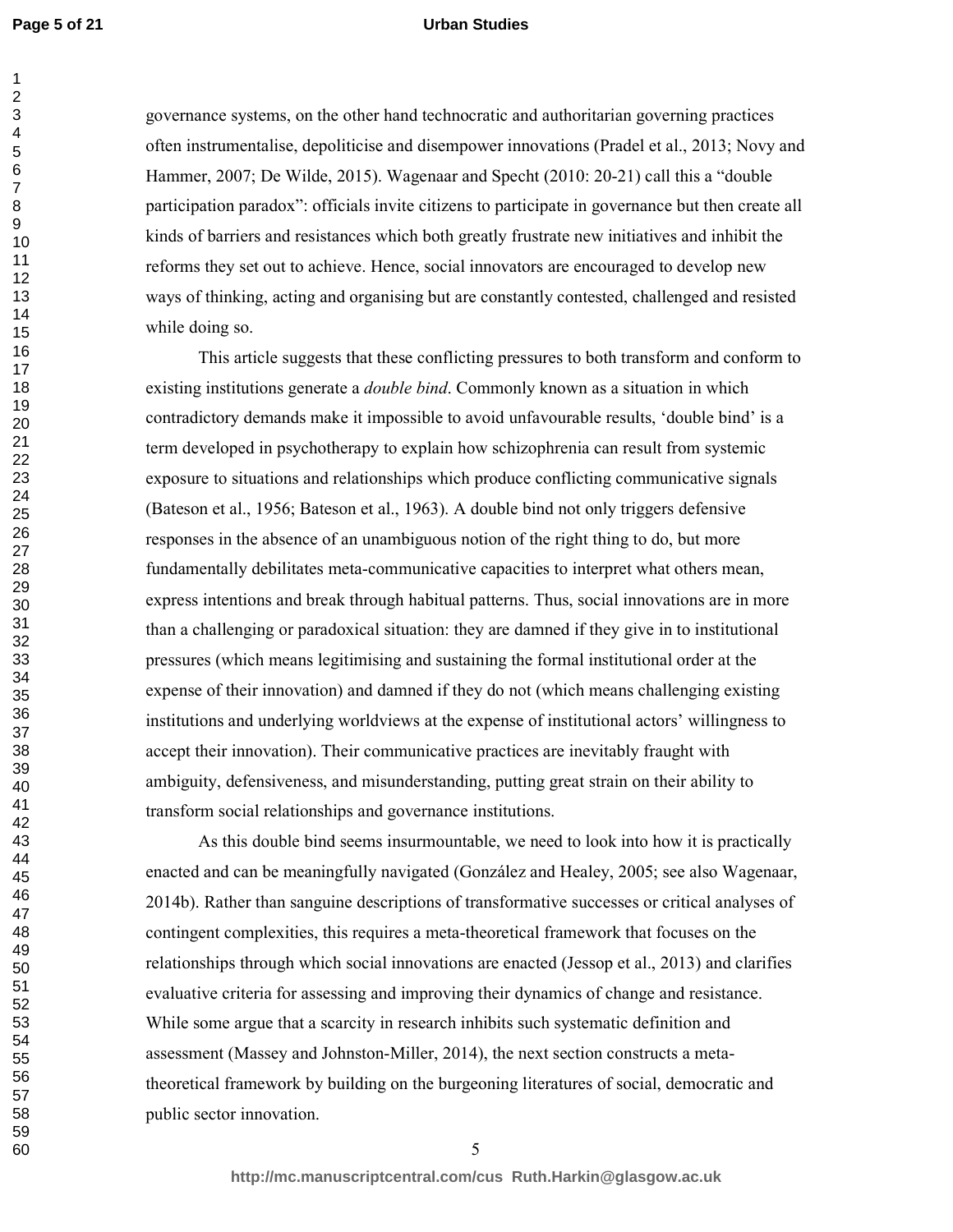#### **Relational dynamics of change and resistance**

Jessop et al. (2013) propose to understand social innovation through an *ontology of social transformation*, "an ontological perspective premised on the social, spatio-temporal, and substantive contingency of social relations and on the correlative human capacities for social transformation" (112). This meta-theoretical approach is supported by calls to conceptualise and examine the relational dynamics through which social innovation takes shape (González and Healey, 2005; Forester, 2014; Hillier, 2013). In line with practice theory (Wenger, 1998; Cook and Wagenaar, 2012; Nicolini, 2012), the idea is to move toward more interactive and dynamic analyses of micro-practices enacted in-between stakeholders implicated in complex situations and embedded in dense webs of contingent interconnections. It is important to note this involves both an empirical focus on relationships (as enacted in specific practices) and a normative evaluation of relational dynamics (the quality of interpersonal processes). That is, the same activities can be conducted in fundamentally different ways depending on the underlying characteristics of their interpersonal dynamics (Stout, 2012).

Relational process ontology (Follett, 1919, 1924, 1934; Stout and Staton, 2011; Stout, 2012; Stout and Love, 2015) helps to clarify evaluative criteria for relational dynamics based on its ontological principles of dynamic becoming, holism, relationality and co-creation. In brief, relational process ontology sees the world in terms of the innate social bonds between people and the dynamic interplay of all interrelated elements in their environment. By assuming that "reality is in the relating, in the activity-between" (Follett, 1924: 54), we can evaluate social innovation in terms of the specific interpersonal practices that foster or inhibit the quality of its ongoing reciprocal interaction. Adopting these philosophical assumptions can guide us toward more productive relationships and transformative change—much in contrast to the instrumental relationships and marginal change fostered by the static, atomistic, and dualistic principles of the neo-liberal paradigm (Jessop et al., 2013).

To explain the resultant meta-theoretical framework, I will discuss three practices of social innovation—negotiating multiple meanings, confronting hegemonic institutions and embedding in multi-scalar systems—that constitute the dimensions of an empirical focus on its relationships. I will elaborate each of these with relational process ontology principles to clarify the evaluative criteria for assessing and improving relational dynamics of change and resistance.

 First, social innovation is characterised by a multiplicity of forms, conflicting meanings and discursive and institutional contexts populated by multiple stakeholders. The literatures on public sector and democratic innovation problematise wrongful images, naïve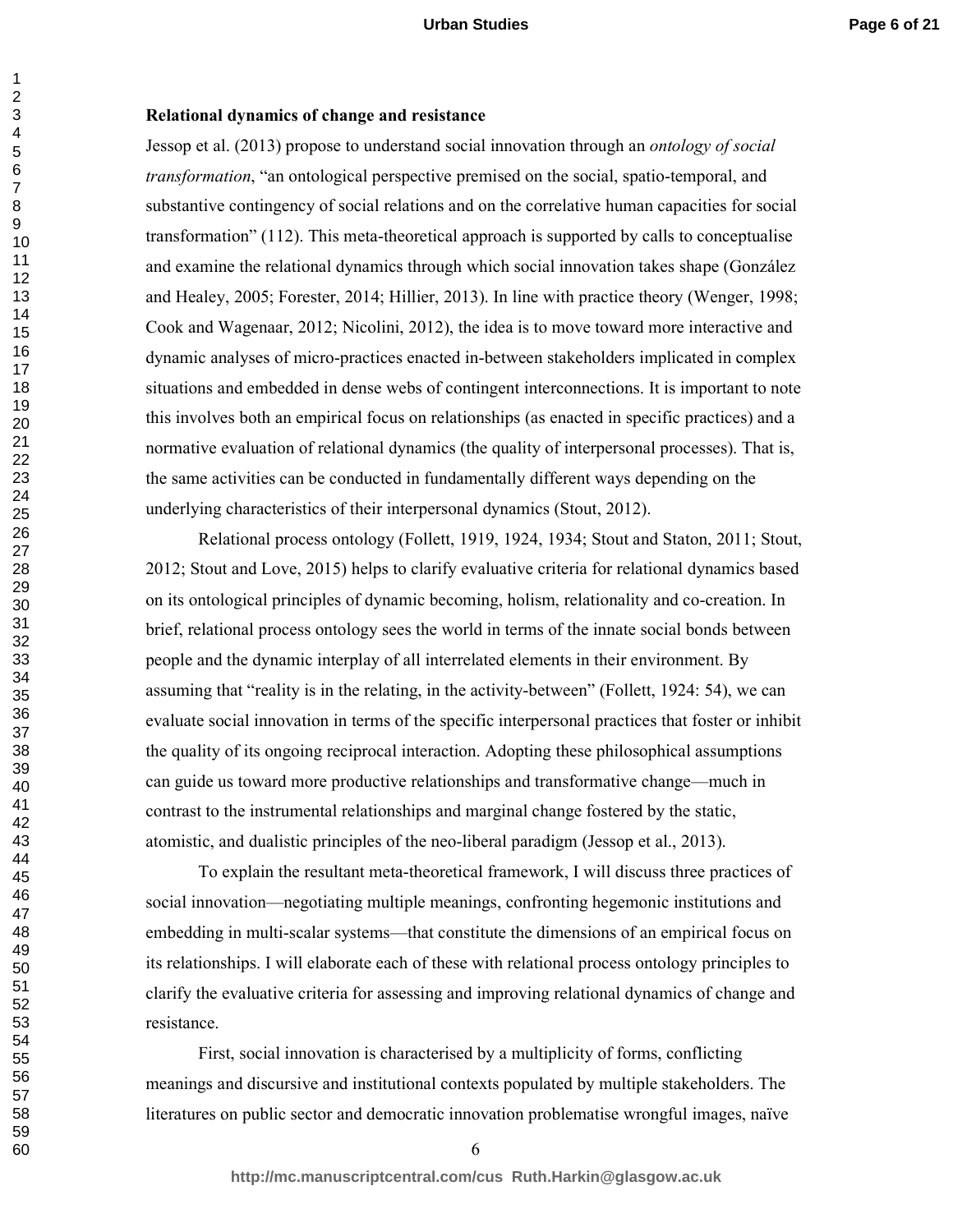#### **Urban Studies**

assumptions and teleological expectations by revealing many contingent factors, complex dynamics and unanticipated consequences (Osborne and Brown, 2011; Osborne and Brown, 2005; Osborne and Brown, 2013; Borins, 2001; Bekkers, 2008; Hoppe, 2011; Wagenaar, 2014a; Smith, 2009). Notwithstanding great potential and successful cases, there are usually strong discrepancies between transformative ambitions and hoped for effects on the one hand and actual capacities, commitment and change on the other. Innovations can take many forms, follow different pathways and are strongly context-dependent. Moreover, it is difficult to get to grips with innovation, both conceptually (Osborne & Brown (2005) e.g. identify 23 definitions) and practically (Bartels (2015) e.g. lists 36 relevant factors). Hence, what social innovation is and how it works out is articulated, negotiated and contested in-between those involved.

 The ontological principle of dynamic becoming clarifies that social innovation is not a static and objective thing but a continually evolving process of activities, interpretations and tensions. Social innovation is never one thing to everyone and will not lead to a single, final product. While we may be able to discern certain changes and outcomes (*innovation*), these are only moments in an ongoing developmental process (*innovating*). It "is always unfolding in a process of becoming" (Stout and Love, 2015: 26) that involves both potentialities and resistances. This view leads us away from a teleological mapping of factors that either foster or inhibit innovation toward tracing how all activities, interpretations and tensions bring each other dynamically into being through "circular response":

response is always to a relation, the relation between the response and that to which the response is being made ... My response is not to a crystallized product of the past, static for the moment of meeting; while I am behaving, the environment is changing because of my behaving, and my behavior is a response to the new situation which I, in part, have created (Follett, 1924: 63-64).

In other words, dynamic becoming means that social innovations are constantly shapeshifting and evolving. Therefore, its relational dynamics should foster recognition of differences and facilitate new emergent understandings rather than impose static views or sustain fixed positions (Follett, 2003).

Second, social innovation is enacted in the face of hegemonic institutions and power relationships. A key lesson of the social and democratic innovation literatures is that structural power inequalities foster cosmetic reforms and inhibit learning and innovation (Stout, 2010; Blakeley, 2010; Fuller and Geddes, 2008; Davies, 2009; Headlam and Rowe, 2014; Rowe and Ashworth, 2010; Cels et al., 2012; Forester, 1999; Moulaert et al., 2007;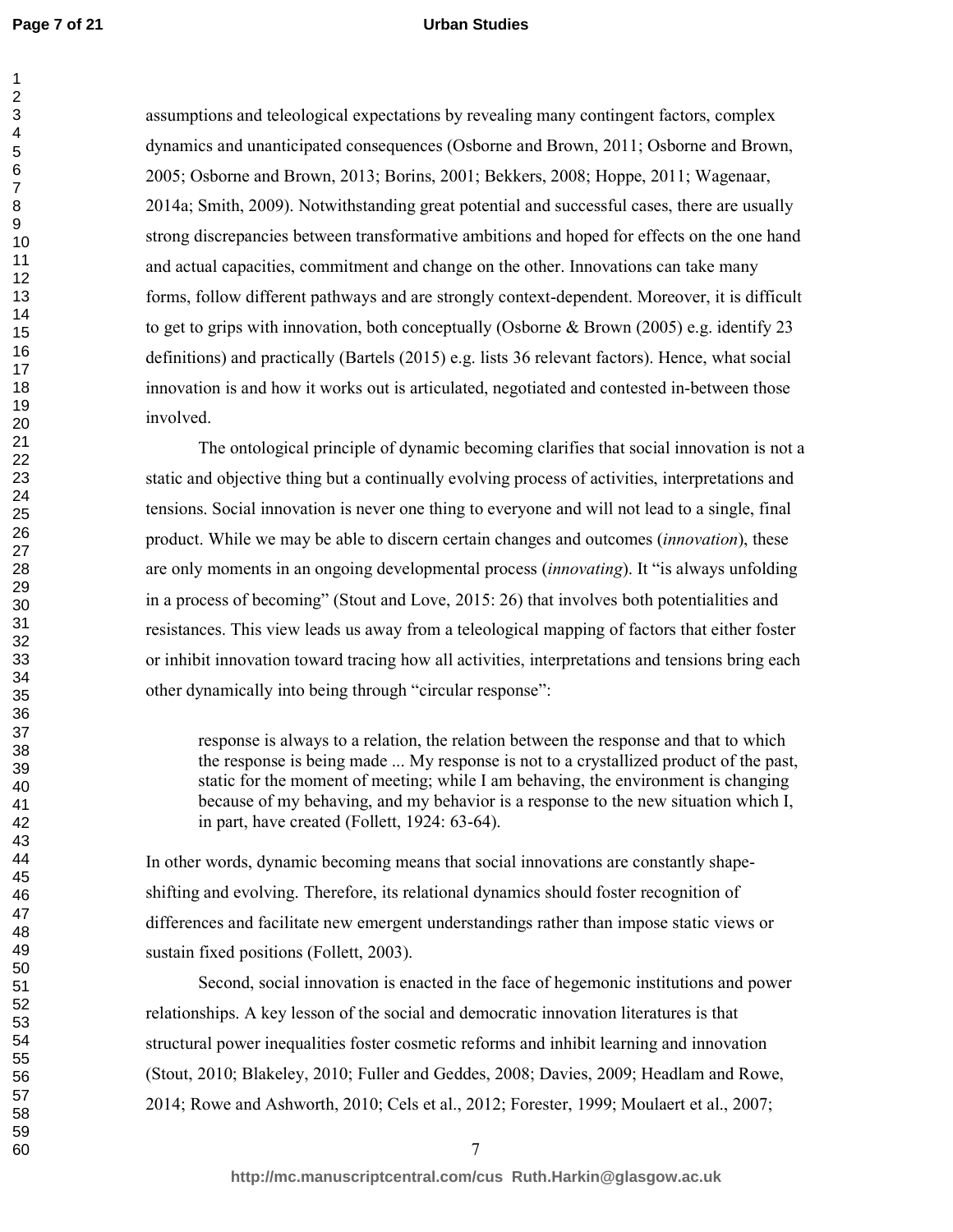Novy and Hammer, 2007). The control-oriented, fragmented and power-preserving institutional organisation of governance systems is often ill-suited, or sometimes even outright hostile to the informal, emergent and subversive practices through which innovations emerge and thrive. Public agencies and officials tend to engage in rigid, conservative or defensive behaviour as they perceive it as a threat to current funding, jobs and status; disqualification of their good intentions, hard work and accomplishments; or something futile and temporary with unclear procedures, outcomes and accountability. Moreover, policy discourse can co-opt innovations into a new moral order of self-government, individual responsibility and apolitical engagement. So, social innovations have to accommodate (González and Healey, 2005) or overcome (Novy and Hammer, 2007) institutional constraints and hegemonic contestations that subtly prioritise institutionalised interests, routines and power relationships.

The ontological principle of relationality implies that we do not treat social innovation as a superior alternative to hegemonic institutions (Stout and Love, 2015; Stout and Staton, 2011; Staniševski, 2011). Favouring counter-hegemony equally means dominating rather than transforming interpersonal dynamics. Instead, we should focus on confrontations between social innovation and hegemonic institutions by assessing how both coexist and clash in practice and in which ways diverse stakeholders navigate their competing values, logics and demands in the pursuit of, or in resistance to actual changes and potential futures (Pradel et al., 2013). While they may constitute mutually exclusive modes of thinking, acting and organising (see Blaug, 2002), they are also mutually implicated. Creative, informal and subversive practices and a well-functioning system of public decision making and service provision both form necessary conditions for effective and democratic governance. Sustainable relationships and transformative change will not follow from discrediting either a priori. The principle of relationality prescribes relational dynamics in which confrontations with difference are not met by domination of one over the other but turned into an opportunity for creative integrating (Follett, 2003).

Third, social innovation is a multi-scalar phenomenon as local initiatives are spatiotemporally embedded in multi-level governance systems. Social innovation research into regional, urban and neighbourhood development stresses its context-dependency and, more specifically, how it is bound up with territorial arrangements that structure agreements, cultures and power relationships (Moulaert et al., 2007; Moulaert et al., 2005; Pradel et al., 2013; González and Healey, 2005). Social innovations often address structural politicaleconomic problems and discourses as these manifest themselves in a particular territory. The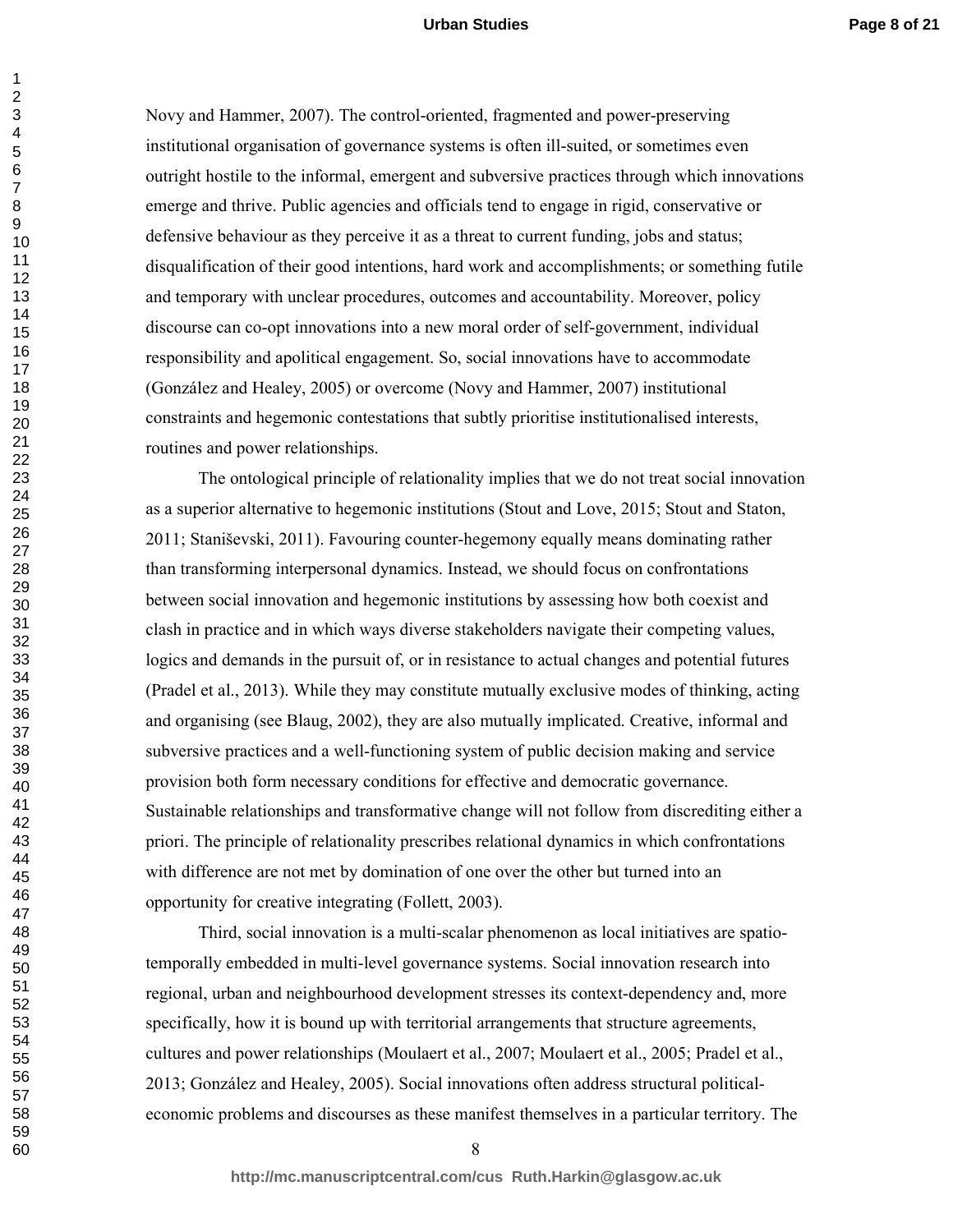#### **Urban Studies**

territorial context forms an institutional assemblage of opportunities and constraints bound up with multiple arenas and actors, dispersed competencies and intricate urban fabrics. To foster sustainable change, social innovators need a strategy and capacity for transforming this context as well as scaling-up and institutionally embedding their initiatives. Thus, what happens with a social innovation takes shape through multiple connections and interactions across geographical scales.

 Ontologically, holism denotes that social innovation is part of a larger, all-inclusive whole. Its "situation" is brought into being by mutually influencing factors and is connected with other situations through multi-scalar networks into the "total situation" (Stout and Love, 2015). Multi-level governance systems and global political-economic structures thus do not form an external context that can be addressed or ignored at will; they relationally constitute the total situation that dynamically shapes and is shaped by an innovation. Social innovation does not stand alone and will not amount to much unless it is seen in terms of the relational interplay of wider forces it is engaged in. Holism thus denotes that relational dynamics should constantly widen the total situation by enabling ever-increasing inclusion of people, factors, and reflections. This requires studying "whole and parts in their active and *continuous* relation to each other" (Follett, 1924: 102; emphasis in original) and discovering what is the best thing to do in the situation at hand—something Follett (2004) calls "the law of the situation".

Altogether, due to its dynamic, relational and holistic nature, social innovations are always evolving through processes of co-creating (Stout and Love, 2015; Bartels, 2015; Follett, 1934, 2003; Follett, 1919). Stakeholders are constantly relating to one another and their environment through circular response and reciprocal influence in unfolding situations. Individual and social progress follow from "integrating" differences into a new, qualitatively better whole that is neither finalised nor totalising but creates something that everyone finds better than before. While this inevitably generates new differences necessitating new integratings, fostering *integrative dynamics* is more productive than sustaining risk-aversive routines, formal rules and rationalistic accountability procedures (*hierarchical dynamics*) or prioritising organisational survival, status and power (*competitive dynamics*) over what the situation requires. In other words, the quality of the relational dynamics of social innovation can be assessed and improved by evaluating whether interpersonal processes are characterised by integration (unifying differences and 'power-with'), hierarchy (domination and 'power-over') or competition (fixed positions and compromise).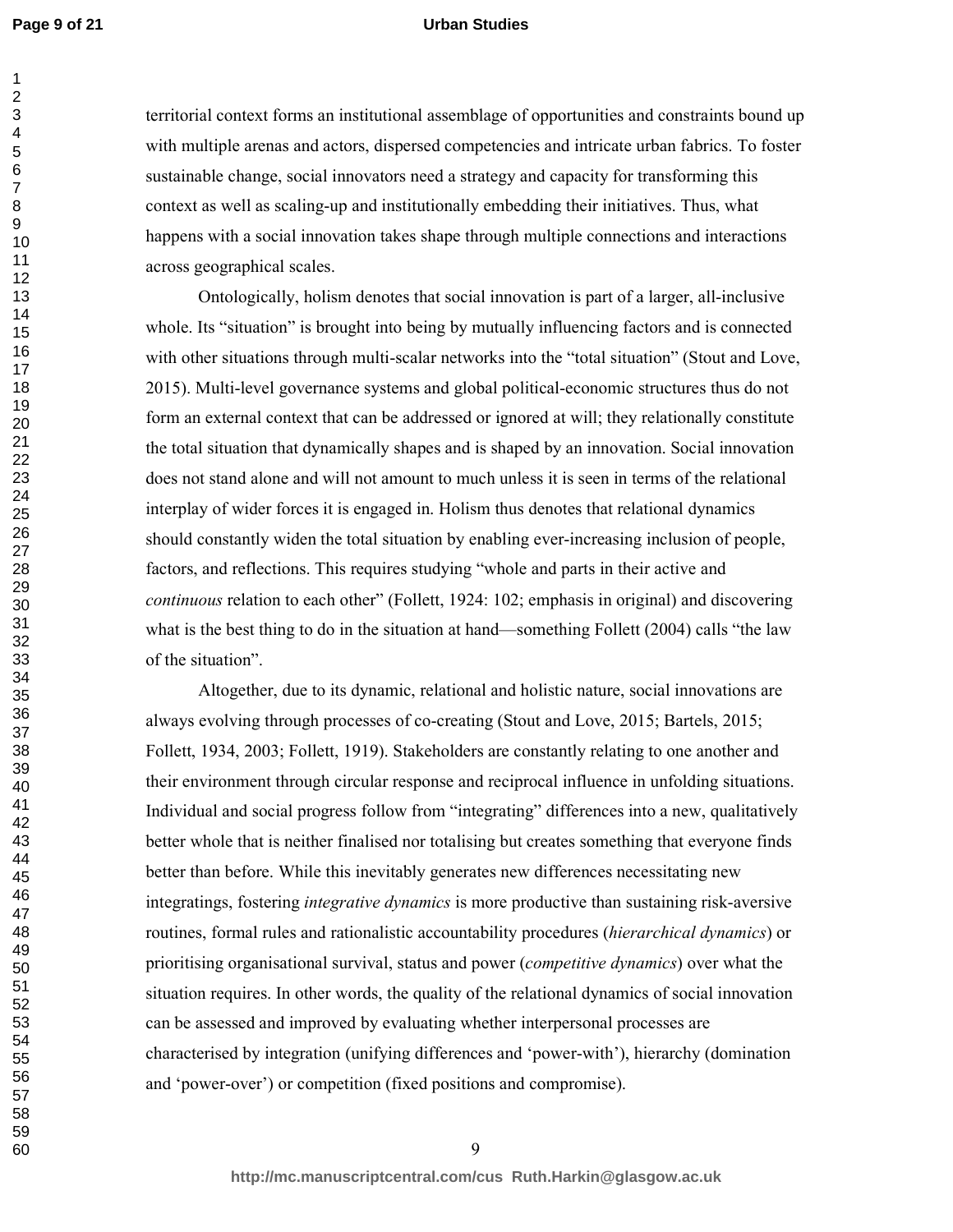The next section analyses the relational dynamics of change and resistance in a case that exemplifies the double bind of social innovation. After outlining its context, I present three narratives that each focus on one of the three aforementioned relational dimensions. An evaluation of their relational dynamics clarifies how the double bind both necessitates and inhibits transformative change.

#### **Innovative neighbourhood governance in Amsterdam**

Policy discourse in the Netherlands has embraced social innovation as a normative good. After an array of studies, experiments and reports commissioned by the Committee Public Sector Innovation (2006-2013), in the annual royal address of 2013, the Dutch government advocated a transition from "the classical welfare state" to "a participation society" in which "everyone who can is asked to take responsibility for his or her own life and environment" (Troonrede, 2013, 1). Its discourse of "affordability", "tailor-made services", and "more independent and assertive" citizens heeded an ongoing stream of calls for community selforganisation (see Ministerie van Binnenlandse Zaken, 2013: 9-11) but also legitimised severe budget cuts and a massive decentralisation of responsibilities for youth care, employment and permanent health care. Although the welfare state was supposed to be reformed "to support civic oomph and suppress bureaucratic resistances" (Ministerie van Binnenlandse Zaken, 2013, 3), hierarchy and competition were simultaneously spurred: citizens were paternalistically called upon to volunteer, the mantra of "doing more with less" was imposed on local governments, and local public services were put in a struggle over regulation, resources and responsibilities (Hurenkamp et al., 2012; Verhoeven and Tonkens, 2013).

 While there is much debate about the scope and desirability of the acclaimed transition to a new type of public domain, it is undeniable that many social innovations have emerged in informal care, communities and local governance (Hilhorst and Van der Lans, 2013; see e.g., Beunderman et al., 2012). These include hundreds of community trust and social enterprises taking over public buildings and services, a widespread turn to neighbourhood-based team-working and family group conferencing in social care, and countless citizen initiatives aimed at improving physical, social and ecological living conditions. Facilitating these requires a turn to what Dutch academics and advisory boards have coined 'government participation' (see Van der Steen et al., 2014): whereas citizens used to be invited to participate in policy processes, now public professionals have to find ways to facilitate and adapt to what citizens do and need. The underlying assumption is that citizens have a lot of energy and capacities for creating a "do it yourself democracy" and a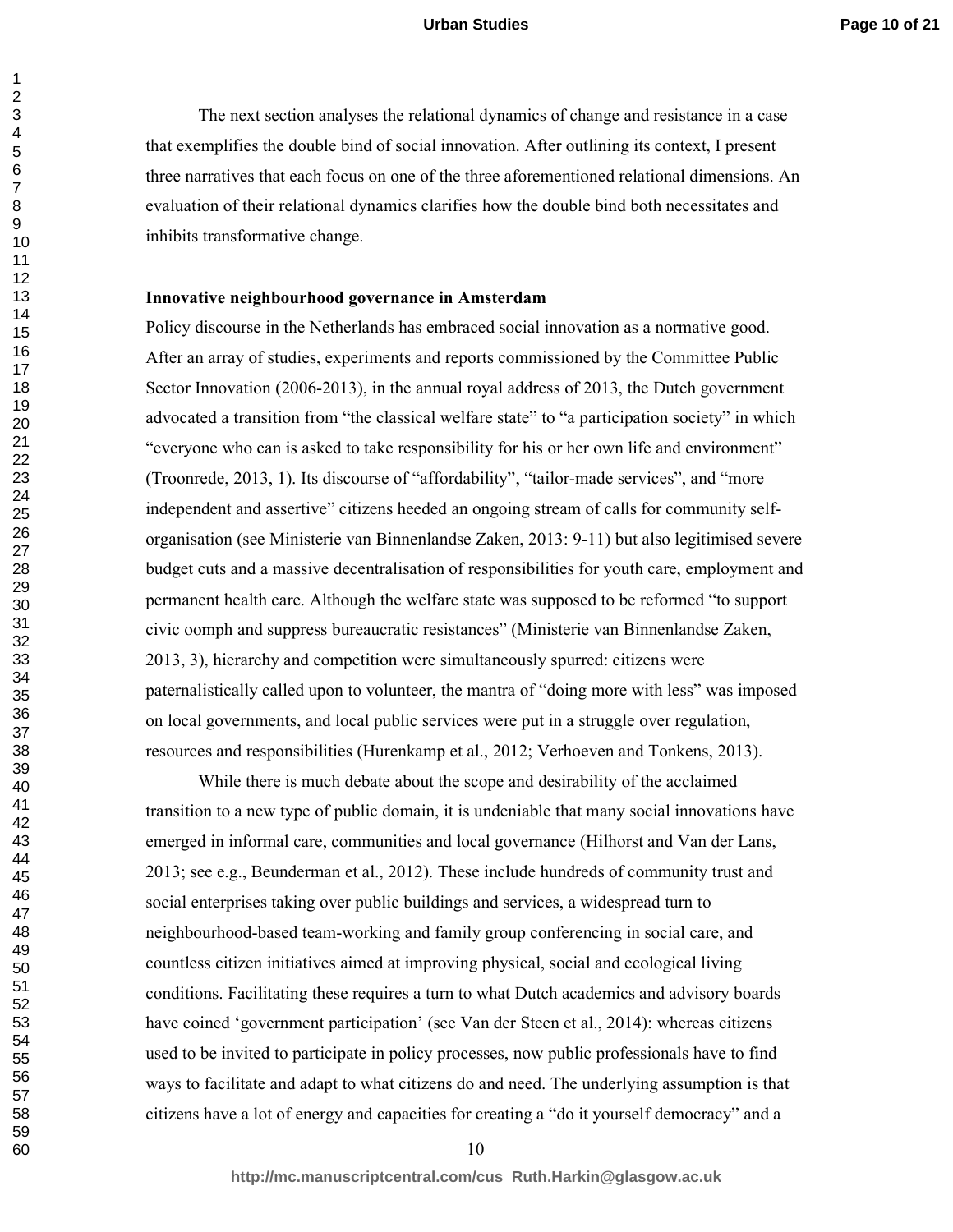#### **Urban Studies**

"vibrant society" but are held back by bureaucratic structures and regulations, a desire for top-down control and accountability and an inability to share public powers and resources (Beunderman et al., 2012; Ministerie van Binnenlandse Zaken, 2013, 2015; WRR, 2012; RMO, 2013).

In light of this discourse, the Municipality of Amsterdam adopted a city-wide policy of "area-focused working" to stimulate public agencies in prioritising the dynamics, problems and strengths of local areas over policy guidelines, organisational procedures and professional routines (Gemeente Amsterdam, 2013). One successful example of this is the *Neighbourhood Practice Team* (Buurt Praktijk Team – BPT) in Amsterdam-West. In 2011, the first BPT (Columbusplein) was launched as an experimental, temporal investment in an area of multiple deprivation where over the course of ten years a group of troublesome youngsters had developed into a well-organised criminal network despite the collaborative efforts of fourteen public agencies. In two years, it managed to disband the group, enable residents to take charge again of public spaces, and branch out this transformative process to domestic problems, school performance, cleanliness, sports, poverty and business climate. It received much media attention and widespread political and organisational support as it was widely appraised as an unprecedented success and exemplary innovation in neighbourhood governance (see Stadsdeel West, 2013). This triggered the launch of BPTs in adjacent neighbourhoods (Landlust; Bosleeuw-Midden; Gibraltar) and throughout the city.

As a detailed analysis of the BPT approach and activities is provided elsewhere (Bartels, 2016a), here I will give a brief overview to explain what makes it a social innovation. A BPT consists of talented professionals mandated by their organisations to work *in* a neighbourhood and *with* residents to "do what's necessary". This seemingly elusive notion comprises a clear set of situated practices: creating a sense of urgency, being constantly present and approachable in the neighbourhood, listening to what residents are saying and have to offer, developing a shared focus, initiating activities to generate change in small steps, breaking through engrained patterns and continuing to go through all these steps iteratively. For example, by organising a 'mommy and daddy in the playground day', the first BPT got a lot of children and parents to use the square again rather than having it dominated by the group of troublesome youngsters. And with its 'Fresh in Class' initiative, team members strolled through the neighbourhood in the evenings to get children to go to bed earlier and no longer fall asleep in class or developing a habit of causing nuisance in the street. BPTs can thus be classified as social innovation: they develop in-depth understanding of the unmet needs and hidden dynamics of neighbourhoods, empower residents to change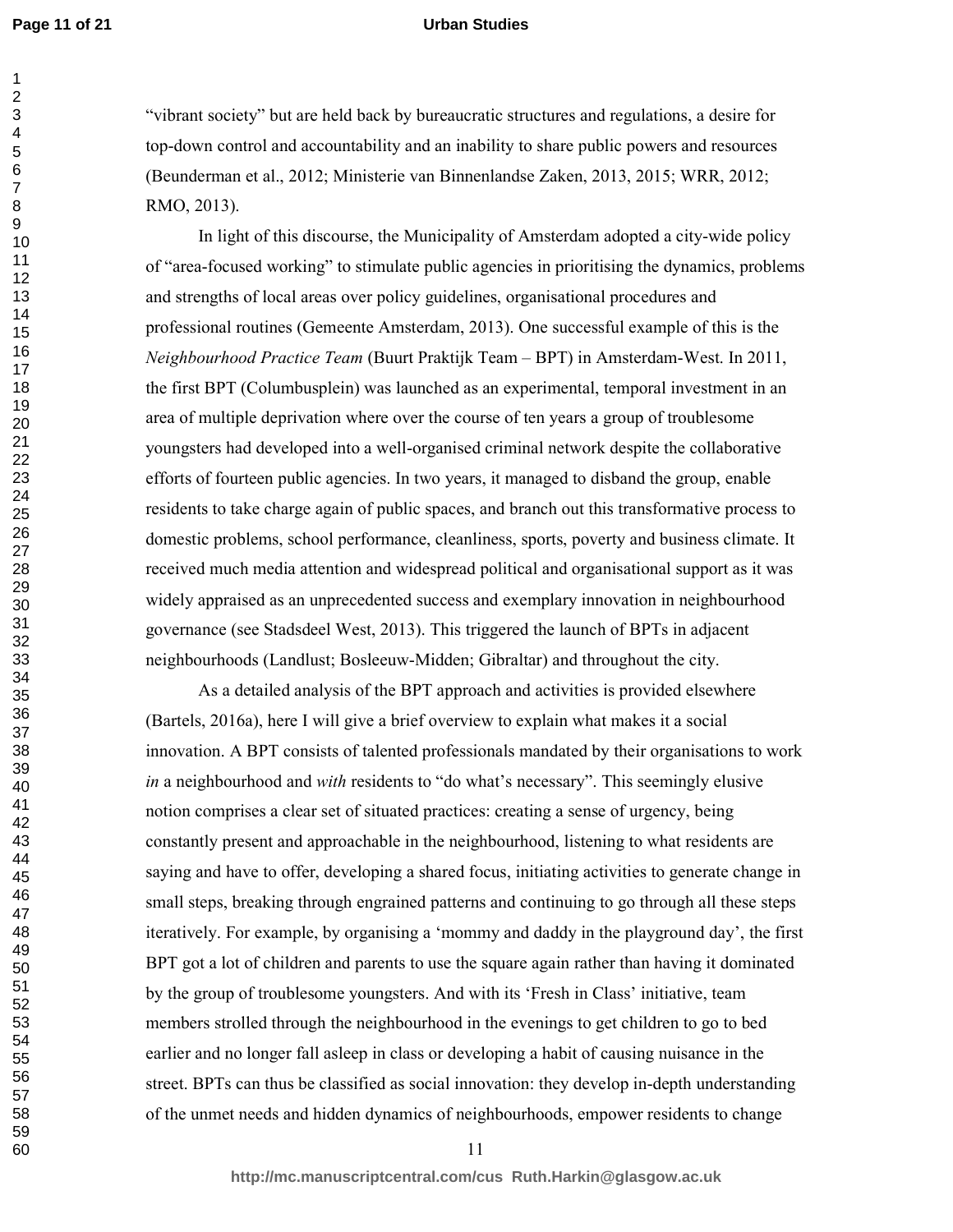things around, and transform relationships within and amongst public agencies and communities.

These innovative practices generated tensions with institutional actors who found it difficult to grasp, appreciate and accommodate what the BPTs were doing (Stadsdeel West, 2013, 2014; Bartels, 2014). Therefore, my research project aimed to enable public professionals, residents and policy makers involved with BPTs to better understand how it works and navigate its dynamics of change and resistance. During four months of fieldwork, I actively participated in the daily practice of the BPTs to produce immediately usable insights, experiences and artefacts. Specifically, I carried out an evaluation of one BPT, co-organised a resident initiative in another area, and conducted an analysis of the needs of youngsters with a team of youth workers in a third neighbourhood. Drawing on a repertoire of ethnographic and action research methods (Hammersley and Atkinson, 2007; Shdaimah et al., 2009; Greenwood and Levin, 1998), I was present in neighbourhoods and local offices every day, participated in countless meetings and activities, conducted 16 in-depth interviews, shadowed three team leaders, went on joint neighbourhood walks, wrote reports, and organised eight evaluation meetings and workshops (methods are reported in detail in Bartels, 2016b). Using stories I collected and episodes I experienced, I now present three highly representative narratives sourced from my field notes that illustrate how the double bind manifests itself in the relational dynamics of the BPTs.

#### *Relational and rationalistic evaluation*

BPTs face a double bind when negotiating multiple meanings of its innovative practices as they are evaluated and constantly forced to justify these in a rationalistic administrative system. Consider for instance how the BPT active in the area Bosleeuw-Midden is subtly but significantly contested during its evaluation.

Bosleeuw-Midden was not suffering from alarming problems but there were worrying signs about high levels of anti-social behaviour (especially amongst children) and lack of community engagement and connections. Therefore, the BPT did not, like the other teams, get a full political mandate but only two part-time allocated team leaders. After six months, the team is up for an intermediate evaluation. May-Britt, the BPTs policy coordinator, organises a world café-like meeting with the two team leaders, their administrative worker, myself, and their line manager. As the latter is a sceptic of the BPT approach, May-Britt thought it best to evaluate in a safe setting with a small group. In alternating pairs, we discuss three questions (Why did the team start? What has been done? What should we do next?). Although we fill the wall with flipchart sheets with detailed answers to these questions, our final conversation turns into a debate about the value of the BPT approach rather than the substantive achievements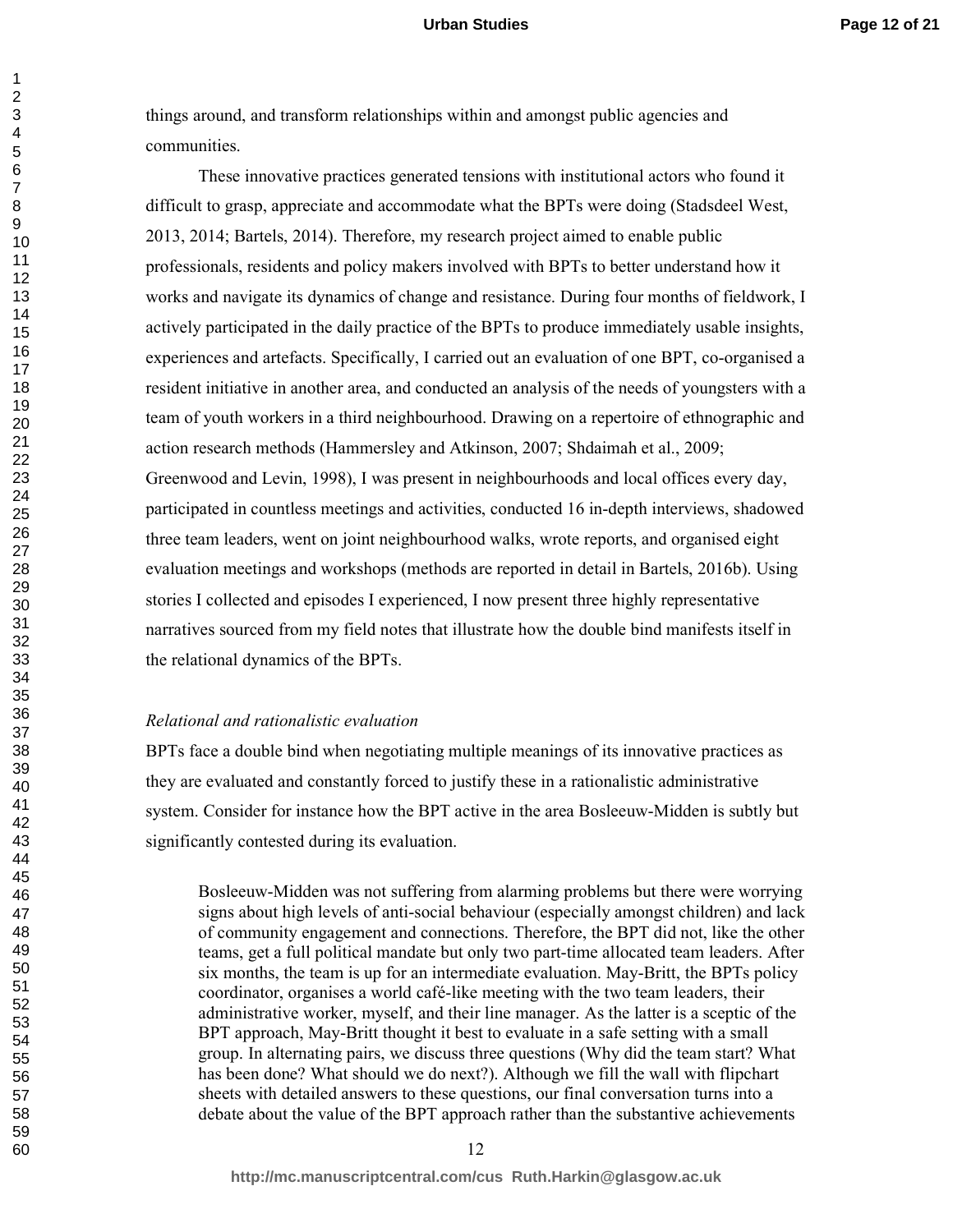#### **Urban Studies**

and challenges of this particular team. The line manager subtly belittles the team's success in getting two Moroccan mothers to organise weekly activities for children and parents (an immense and transformative achievement in this particular area) and provocatively questions how long you really need a BPT before things can "go back to normal". Afterwards, the BPT leaders and May-Britt are dissatisfied and deeply upset about how the value of their work and approach was once again delegitimised and belittled. (Field notes 26 September 2013)

Notwithstanding attempts to accommodate the sceptical line manager, the evaluation ends up in a positional debate and frustration rather than productive deliberation and joint decisions. This unproductive dynamic also characterises evaluations of other BPTs as well as daily conversations with managers and colleagues with no direct involvement. Its dynamic (informal, improvised and situated) practices are not easily captured in static conventional planning and evaluation mechanisms. BPT members therefore constantly have to justify and defend what they do and why to actors keeping to a hierarchical administrative system and rationalistic worldview. May-Britt could recite numerous disconcerting examples of how her efforts to accommodate her line manager's need for instrumental evaluation were met with sceptical remarks playing down the value of her work and requests to provide fixed timelines, standard procedures and pre-determined results. This feels like stepping out of the trenches with a white flag and immediately getting shot down.

Facilitating relational evaluation in the face of such hierarchical dynamics generates a double bind for social innovators to promote yet not impose their self-assessments. BPTs try to foster integrative dynamics with institutional actors by jointly evaluating what they are doing differently, what difference this makes, and what institutional implications this has. They use participatory methods for appreciating the holistic, experiential and situated nature of their practices as well as nurturing constructive relationships with institutional actors. However, this gives the latter a platform to belittle and delegitimise BPTs and confirm the legitimacy of institutionalised ways of working, thinking and organising. The immense relational potential of connecting with "just" two mothers for transforming a neighbourhood is lost on, and easy prey for, someone used to specifying goals and activities in advance, measuring outputs in rational or quantifiable terms, and holding people accountable according to fixed procedures. More productive relational dynamics would therefore require substantive change in institutionalised language, methods, and expectations involved with evaluating.

*Empowerment and defensiveness*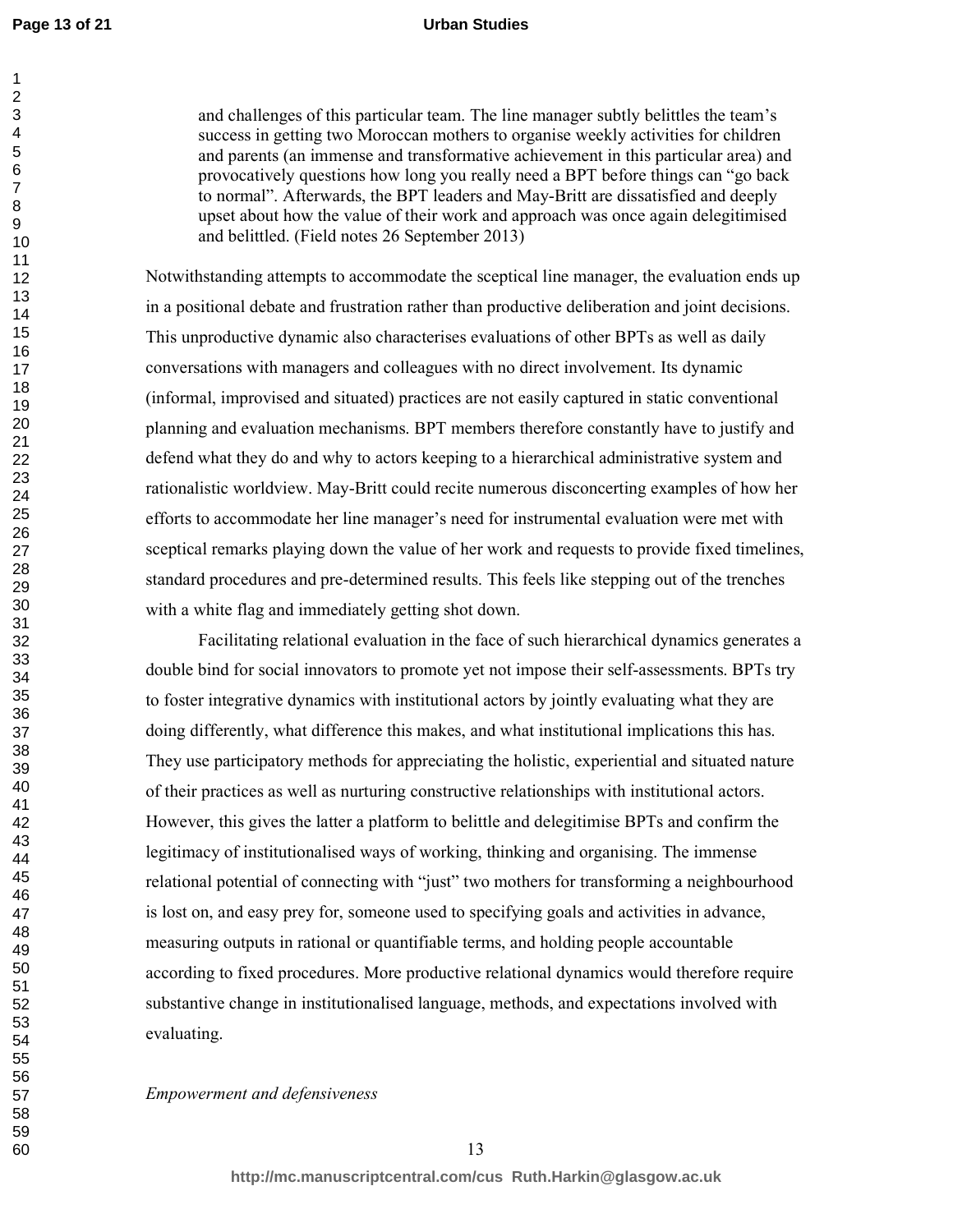BPTs also face a double bind when confronting hegemonic institutions as they enact innovative practices in interaction with public professionals inclined to uphold the status quo. In the next story, the involvement of the BPT Landlust in an adversarial participatory planning process empowers residents but triggers defensiveness amongst the professionals in charge.

Besides an alarming level of anti-social behaviour by a group of youngsters, another reason for the start of the BPT Landlust was a conflict between public professionals and a group of active residents about the renovation of the main square. While the professionals carefully prepare and enact a participatory planning process, at some point the residents express deep frustration about not being listened to or taken seriously. When they escalate this to the City District Board, the professionals are stunned about the residents' accusations and feel misunderstood and bypassed. Ron (the BPT team leader) learns from conversations with the residents that they want a broader view on the role of the square in the neighbourhood—including the buildings on and around it (community centre, elementary school, youth centre) and helping to holistically address the anti-social behaviour and related issues. This is beyond the mandate of the planners involved, who had been focusing on the details of different design options. After the Board broadens the mandate, the professionals set up a new process and appoint a different designer to better listen to the residents' demands. Ron keeps on mediating in the process to stimulate mutual understanding and better relationships, and eventually a new design is jointly agreed upon. The residents are very happy with this outcome and especially praise Ron for carefully listening to what they were asking for. However, both during and after the process, the planners loathe Ron's presence and attribute the positive dynamics and outcomes entirely to their broadened mandate and own interventions. (Field notes October 2013)

Even though the conflict is resolved and everybody is happy with the outcomes of the participatory process, it damages relationships with the public professionals in charge and generated defensiveness towards the BPT. Unlike the residents, the professionals do not feel empowered but betrayed by Ron as, in their eyes, he sided with residents who had actively resisted and aggressively criticised them. For years, they continue to depict him as an untrustworthy and incompetent colleague and the BPT as an unclear and useless approach. Such defensiveness also emerges in various other situations, with some colleagues bursting into tears during meetings or informally telling embittered and wrathful stories. BPTs are legitimised with the diagnosis that existing agencies are unable to resolve issues in an area. Public professionals can interpret this as criticism on their hard work, lack of recognition for their good intentions or imposition of a new, elusive practice, rather than an invitation to learn and change.

 Empowering everyone in the face of such competitive dynamics creates a double bind for innovators to accommodate institutional actors without letting them dominate. Disrupting

59 60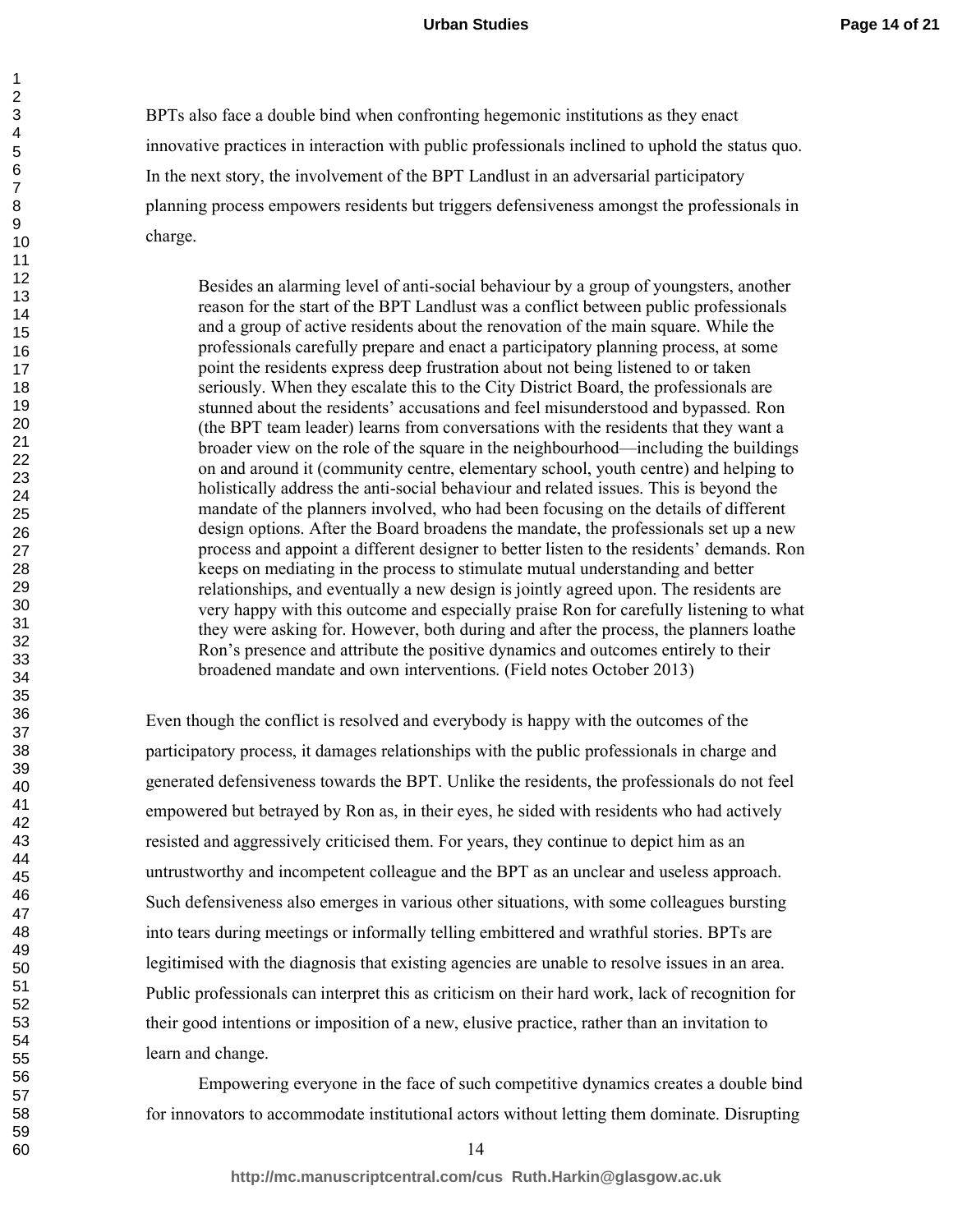the status quo and upsetting colleagues invested in it is a necessary evil for relationally confronting and creatively integrating differences but can also turn into counter-hegemony. BPTs try to cultivate integrative dynamics by facilitating professionals and residents in joint inquiry of their situation and interpersonal dynamics. Both in deliberative meetings and dayto-day interactions, they are encouraged to explore shared interests, pragmatic solutions and underlying patterns as well as recognise one another's capacities, constraints and feelings. However, institutional actors are inclined to dominate conversations with their professional views and emotional needs rather than integrating these with residents' views and needs. It is all too common for them to resort to defensiveness, emotional accusations and adversarial posturing when facing subversive residents rather than inquiring whether their less than kind attitude perhaps is an expression of frustration with the umpteenth unresponsive participatory project. More productive relational dynamics would involve substantive change in institutionalised emotions, demeanour and powers involved with empowering.

#### *Experiential inclusion and detachment*

Finally, BPTs face a double bind when embedding their innovation in multi-scalar systems as they try to include an increasing number of people who lack direct experience with their innovative practices. This story reveals how adopting the BPT approach in a team of youth workers generates resistances amongst all stakeholders.

When extra money becomes available to address the needs of youngsters in a deprived neighbourhood, stakeholders plan to do this according to the BPT approach. However, a six months long planning and coordination process unfolds which one public professional later calls a "snake pit". The City District introduces and then withdraws a policy document filled with abstract assumptions, hierarchical decisions and pre-structured solutions; two youth work agencies engage in competitive bidding despite many meetings to coordinate their efforts; and eventually take three months to draft a joint plan. When a team of youth workers finally starts, they initially resist the proposal the team leader and I make to have open-ended conversations (a key element of the BPT approach) because they find this "unclear", "already know what's going on" and believe "youngsters need structure". Eventually they reluctantly agree but for the first weeks report only bad experiences with the approach and produce little new insights. Also, the managers and executives of the agencies do not quite grasp why we need to use this approach, question whether its findings will not conflict with organisational interests, and struggle with their own role. This gradually changes because our shared experiences of going out on the street and listening to youngsters leads to a shared image of their needs, enthusiasm about the approach and a strong desire to keep on collaborating. But in the ensuing months new hierarchical decisions by the City District and interagency competition over who gets the lead risk that our hard-won findings and collaboration get lost. (Field notes November 2013-January 2016)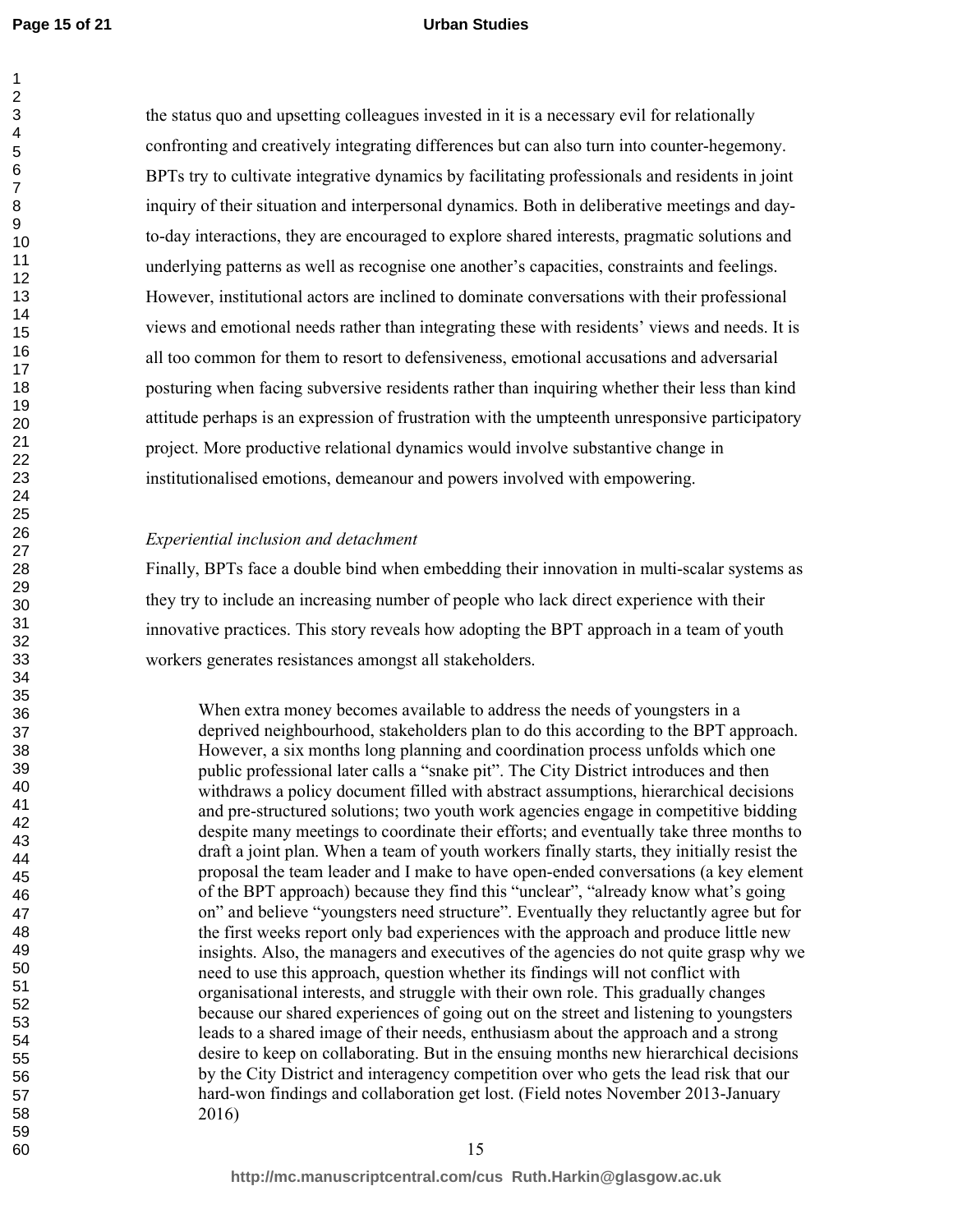Although the need to scale-up and embed the BPT approach is widely supported, it proves exceedingly difficult for all stakeholders to actually enact it in their daily practices. BPTs manage to successfully transform specific neighbourhoods, but struggle to embed their approach beyond that within the urban governance system. Policy makers, middle level managers and street level workers enact interrelated practices of hierarchical policy making, competition over funding and status, and engrained routines and knowledge. The unintended consequence that materialises is upholding the status quo and greatly delaying actual encounters with youngsters and experiences with their life world. Even though a productive process and outcomes eventually emerge, these do not transform engrained habits and institutions that detach stakeholders from opening up to the experiential lessons that the situation offers.

 Increasing inclusion in the face of such hierarchical and competitive dynamics implies a double bind for innovators to engage institutional actors in experiences that invite but not enforce learning and change. BPTs try to promote integrative dynamics by enticing them to experience how it works, what its value is and what needs to be done in the situation at hand. This involves asking for their participation in figuring out what sort of support, training and organisational changes they would need to deal with the complex webs of institutions and habits they are entangled in. But while first-hand experiences trigger some to learn and change, institutionalised ways of thinking, acting and organising keep most of them at a (physical, mental, emotional and social) distance of the situation. Institutional actors tend to be unwilling to recognise the need for change, especially when lacking organisational and financial conditions (including job security) in which it is safe to experiment, make mistakes, admit problems, take a position of not knowing, and uncover interconnections. More productive relational dynamics would involve substantive change in institutionalised attitudes to, processes of, and conditions for experiential learning.

#### **Conclusion**

Policy discourse depicts social innovation as a normative good for urban governance reform in the context of massive austerity pressures to do more with less. However, in practice it is constantly contested, challenged and resisted by institutionalised ways of working. I argue that simultaneously stimulating and inhibiting social innovation creates a *double bind* of conflicting communicative signals that trigger defensive responses and weaken capacities for joint sense making and sustainable change. Assessing and improving relational dynamics of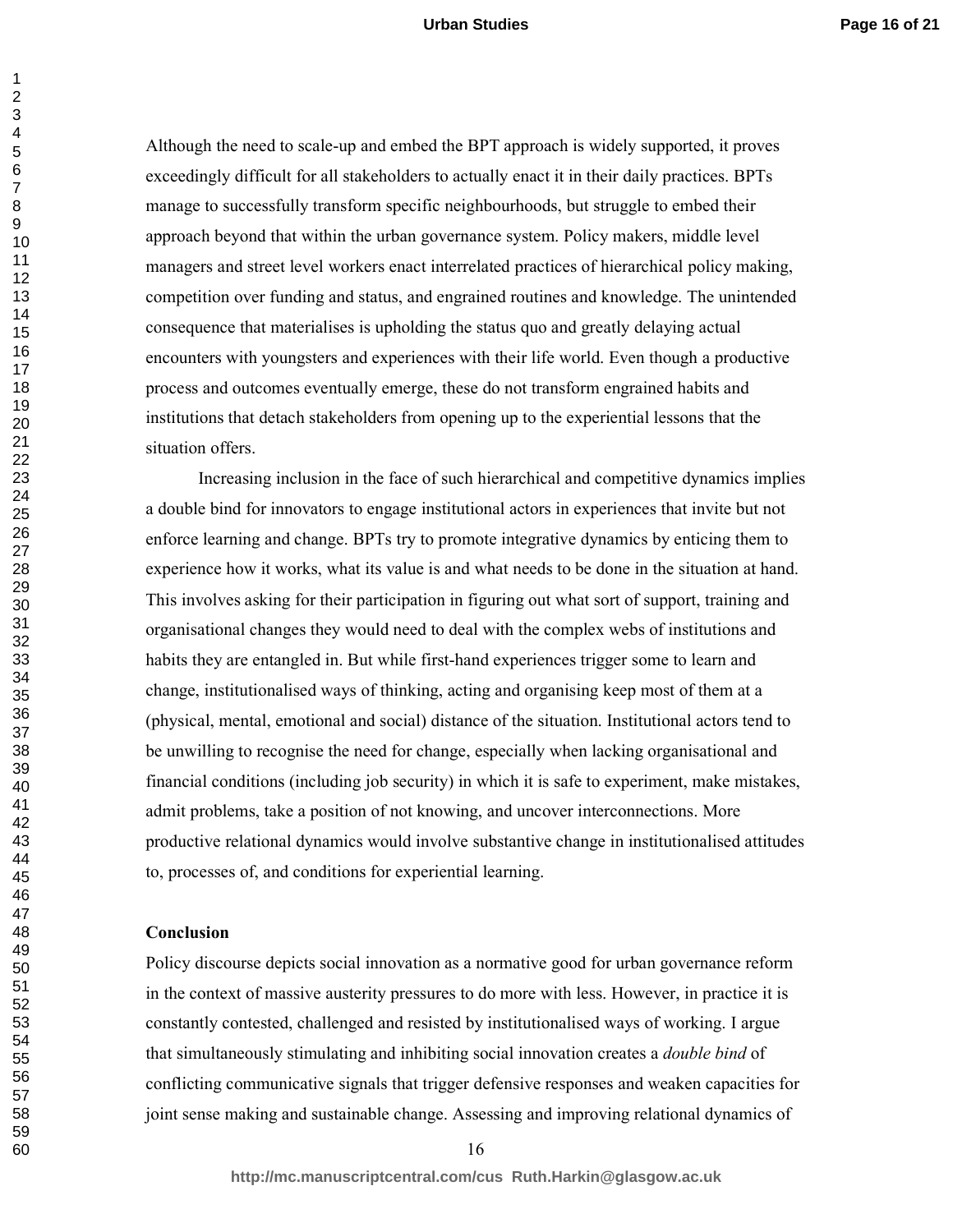#### **Urban Studies**

change and resistance is therefore crucial for more productive and transformative social innovation. Analysing a case of innovative neighbourhood governance in Amsterdam, I specify meta-theoretical concepts and communicative practices that explain how the double bind both inhibits and necessitates substantive change of urban governance institutions.

 An important contribution of this article is that it offers an empirically detailed and theoretically grounded study of the relational dynamics involved in social innovation. Instead of the often resorted to analytical strategies of sanguine appraisal or radical critique, it demonstrates how these interpersonal processes are enacted and what fosters and inhibits change. Responding to Jessop et al.'s (2013) call for a relational meta-theoretical framework, it provides a conceptual language for analysing relational dynamics and evaluating them. Moreover, building on recent work in this direction (e.g., Stout and Love, 2015; Bartels, 2015) it shows that relational process ontology provides philosophical concepts and communicative practices that form a fruitful alternative to currently hegemonic neo-liberal governmentality. With the notion of the double bind, finally, it extends our understanding of the double-sided nature of social innovation (Swyngedouw, 2005) in terms of relational dynamics of resistance and change and associated capacities and reforms.

 Besides the context-specificity of its single case study, however, a key limitation of this study lies in its limited evidence of and guidance for successful transformation. Future research should focus on identifying ways to better navigate and possibly overcome the double bind of social innovation. Studies of relational dynamics in other contexts, comparative analyses and monitoring of the impact of social innovation over time would be welcome. My meta-theoretical framework could be used to identify other resistances, dimensions, practices and ways to organise for more productive communication and sustainable change. Further understanding and transforming of public officials would also be imperative.

 In a way, this article is a cautionary tale. If governments ask for social innovation, they need to be prepared to welcome substantive change—fundamental relational transformations of hierarchical and competitive dynamics that typically dominate (urban) governance. Rather than upholding seemingly conducive neo-liberal discourse that limits social innovation to marginal change, they need to fundamentally reform hegemonic institutions like rationalistic evaluation, defensive behaviour and experiential detachment. In turn, social innovators must be prepared to not only introduce new relational approaches and practices but also to transform resistances they run into. Besides focusing on better results (substantive change), they should improve interpersonal dynamics by meeting institutional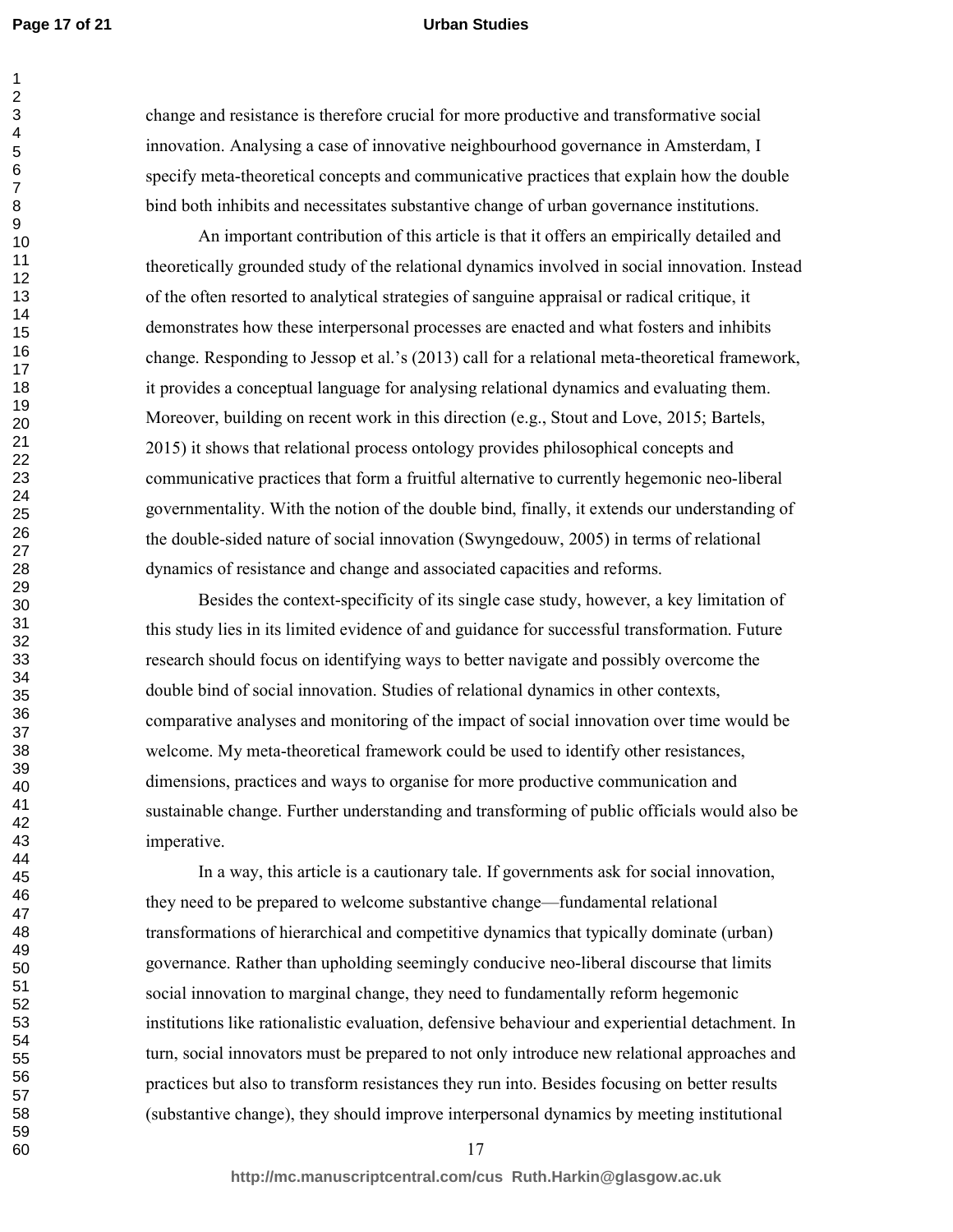needs, helping everyone feel empowered, and asking for participation in figuring out what they would need to change (relational process change). As such, we can move away from either reproducing existing institutions or radically rejecting them toward enacting integrative dynamics that foster transformative change.

#### **Acknowledgements**

An earlier draft of this article was presented during a seminar at the Tilburg School of Politics and Public Administration. I thank the organisers and participants for their supportive comments. I am grateful to Imrat Verhoeven, three anonymous reviewers and the Editor for their perceptive and constructive comments. Finally, I am indebted to all research participants, especially to Martien van Rijn, May-Britt Jansen, Joep van Egmond, Ron de Groot and Enrico Kruydenhof for their extensive support.

#### **References**

- Bartels KPR. (2014) *Aansluiting. Kleine Stappen en Achterliggende Problemen [Interweaving. Small Steps and Underlying Problems],* Amsterdam: Stadsdeel Amsterdam-West.
- Bartels KPR. (2015) *Communicative Capacity: Public Encounters in Participatory Theory and Practice,* Bristol: The Policy Press.
- Bartels KPR. (2016a) Doing What's Necessary: How Encounters in Practice Shape and improve Interactive Governance Work. In: Edelenbos J and Van Meerkerk I (eds) *Critical Reflections on Interactive Governance.* Cheltenham: Edward Elgar, 352-375.
- Bartels KPR. (2016b) Practice Research: Understanding and Changing Policy Practice through Action Research. Under review.

Bateson G, Jackson DD, Haley J, et al. (1956) Toward a Theory of Schizophrenia. *Behavioral Science* 1(4): 251-254.

- Bateson G, Jackson DD, Haley J, et al. (1963) A Note on the Double Bind. *Family Process* 2(1): 154–161.
- Bekkers V. (2008) Symposium: Public Services Innovation. *Public Management Review* 10(1).
- Beunderman J, Van der Heijden J and Specht M. (2012) *Meebewegen met de burger [Moving along with citizens],* The Hague: Rijksoverheid.
- Blakeley G. (2010) Governing ourselves: citizen participation and governance in Barcelona and Manchester. *International Journal of Urban and Regional Research* 34(1): 130- 145.
- Blaug R. (2002) Engineering democracy. *Political Studies* 50: 102-116.
- Borins S. (2001) Encouraging innovation in the public sector. *Journal of Intellectual Capital* 2(3): 310-319.
- Cameron D. (2010) *Big society speech (19 July)*. Available at:
	- https://www.gov.uk/government/speeches/big-society-speech.
- Cels S, De Jong J and Nauta F. (2012) *Agents of Change: Strategy and Tactics for Social Innovation,* Washington, D.C.: Brookings Institution Press.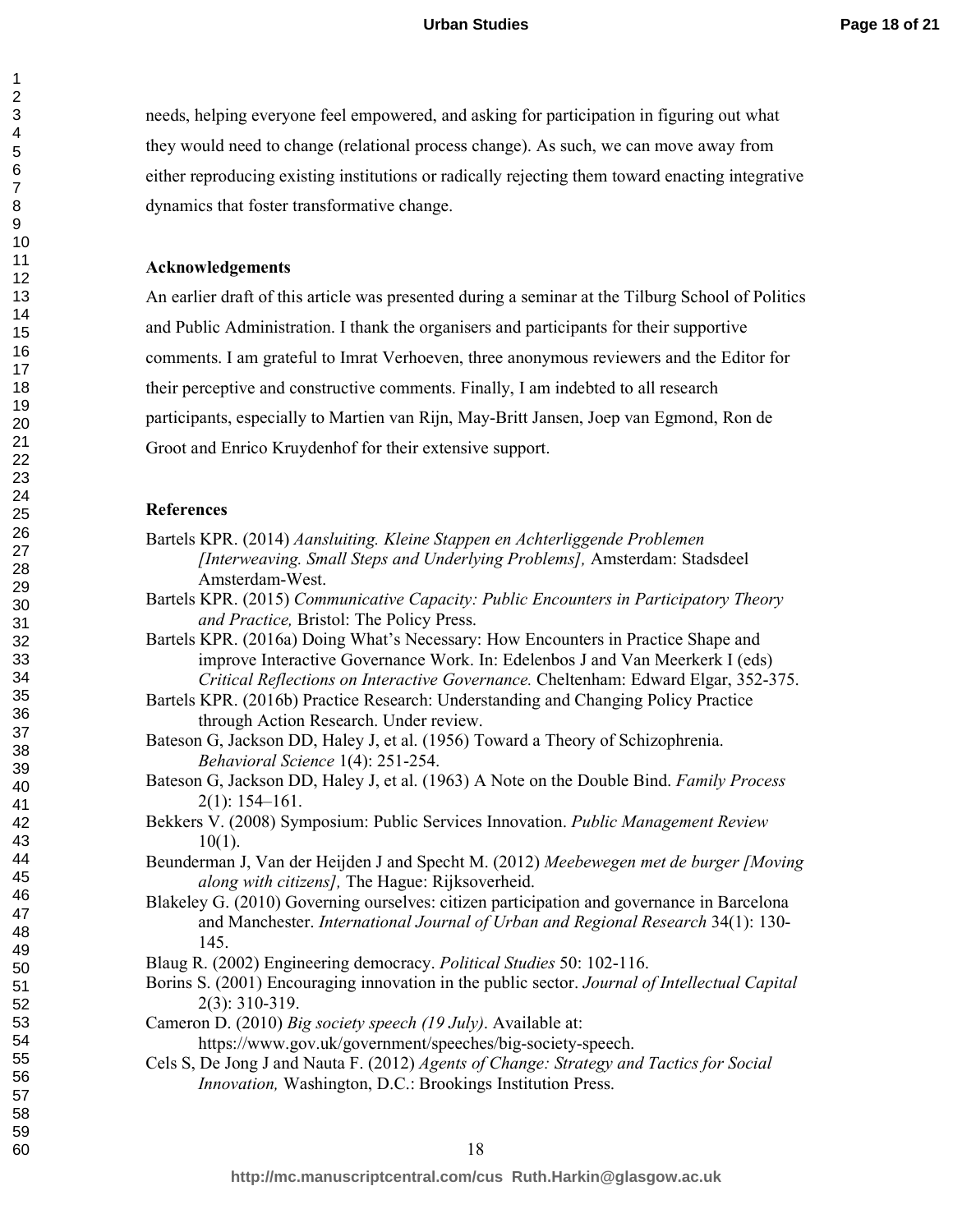| 1                         |                                                                                             |
|---------------------------|---------------------------------------------------------------------------------------------|
| $\overline{\mathbf{c}}$   |                                                                                             |
| $\ensuremath{\mathsf{3}}$ | Cook SDN and Wagenaar H. (2012) Navigating the Eternally Unfolding Present: Toward an       |
| 4                         | Epistemology of Practice. The American Review of Public Administration 42(1): 3-38.         |
| 5                         | Davies JS. (2009) The limits of joined-up government: towards a political analysis. Public  |
| 6<br>$\overline{7}$       | Administration 87(1): 80-96.                                                                |
| $\bf 8$                   | De Wilde M. (2015) Affective citizenship in Dutch territorial governance, Amsterdam: PhD    |
| $\mathsf g$               | thesis University of Amsterdam.                                                             |
| 10                        | Drewe P, Klein J-L and Hulsbergen E. (2008) The challenge of social innovation in urban     |
| 11                        | revitalisation. Amsterdam: Techne Press.                                                    |
| 12                        | Evers A, Ewert B and Brandsen T. (2014) Social Innovations for social cohesion.             |
| 13                        | Transnational patterns and approaches from 20 European cities. Liege: EMES                  |
| 14                        | European Research Network asbl.                                                             |
| 15                        | Follett MP. (1919) Community is a Process. The Philosophical Review 28(6): 576-588.         |
| 16                        | Follett MP. (1924) Creative experience, New York: Longmans, Green and Co.                   |
| 17                        | Follett MP. (1926/2004) The giving of orders. In: Shafritz JM, Hyde AC and Parkes SJ (eds)  |
| 18                        | Classics of Public Administration. Belmont, CA: Wadsworth/Thomson Learning, 64-             |
| 19                        | 71.                                                                                         |
| 20                        |                                                                                             |
| 21                        | Follett MP. (1934) The new state: group organization the solution of popular government,    |
| 22                        | New York: Longmans, Green and Co.                                                           |
| 23                        | Follett MP. (1942/2003) Constructive Conflict. In: Metalf HC and Urwick L (eds) Dynamic     |
| 24<br>25                  | Administration. London: Harper & Brothers Publishers/Routledge, 30-49.                      |
| 26                        | Forester J. (1999) The Deliberative Practitioner. Encouraging Participatory Planning        |
| 27                        | Processes, Cambridge, MA: The MIT Press.                                                    |
| 28                        | Forester J. (2014) Learning through contested governance: the practice of agonistic         |
| 29                        | intersubjectivity. In: Griggs S, Norvall AJ and Wagenaar H (eds) Practices of               |
| 30                        | Freedom. Decentred Governance, Conflict and Democratic Participation.                       |
| 31                        | Cambridge: Cambridge University Press, 137-154.                                             |
| 32                        | Fuller C and Geddes M. (2008) Urban Governance Under Neoliberalism: New Labour and          |
| 33                        | the Restructuring of State-Space. Antipode 40(2): 252-282.                                  |
| 34                        | Gemeente Amsterdam. (2013) Gebiedsgericht werken: een kwestie van dóen [Area-focused        |
| 35                        | working: a matter of doing], Amsterdam: Gemeente Amsterdam.                                 |
| 36                        | González S and Healey P. (2005) A Sociological Institutionalist Approach to the Study of    |
| 37                        | Innovation in Governance Capacity. Urban Studies 42(11): 2055–2069.                         |
| 38                        | Greenwood DJ and Levin M. (1998) Introduction to Action Research: social research for       |
| 39                        | social change, Thousand Oaks: Sage.                                                         |
| 40<br>41                  | Hammersley M and Atkinson P. (2007) Ethnography: Principles in Practice, London:            |
| 42                        | Routledge.                                                                                  |
| 43                        | Headlam N and Rowe M. (2014) The end of the affair: Abusive partnerships in austerity.      |
| 44                        | Journal of Urban Regeneration & Renewal 2: 111-121.                                         |
| 45                        | Hilhorst P and Van der Lans J. (2013) Sociaal doe-het-zelven. De idealen en de politieke    |
| 46                        | praktijk [Social DIY. Ideals and political practice], Amsterdam: Atlas Contact.             |
| 47                        |                                                                                             |
| 48                        | Hillier J. (2013) Toward a Deleuzian inspired mthodology for social innovation research and |
| 49                        | practice. In: Moulaert F, MacCallum D, Mehmood A, et al. (eds) The international            |
| 50                        | handbook on social innovation. Collective action, social learning and                       |
| 51                        | transdisciplinary research. Cheltenham: Edward Elgar, 169-180.                              |
| 52                        | Hoppe R. (2011) Institutional constraints and practical problems in deliberative and        |
| 53                        | participatory policy making. Policy & Politics 39(2): 163-186.                              |
| 54                        | Hurenkamp M, Tonkens E and Duyvendak JW. (2012) Crafting Citizenship. Negotiating           |
| 55                        | Tensions in Modern Society, London: Palgrave Macmillan.                                     |
| 56<br>57                  | Jessop B, Moulaert F, Hulgård L, et al. (2013) Social innovation research: a new stage in   |
| 58                        | innovation analysis? In: Moulaert F, MacCallum D, Mehmood A, et al. (eds) The               |
| 59                        |                                                                                             |
| 60                        | 19                                                                                          |
|                           |                                                                                             |

**http://mc.manuscriptcentral.com/cus Ruth.Harkin@glasgow.ac.uk**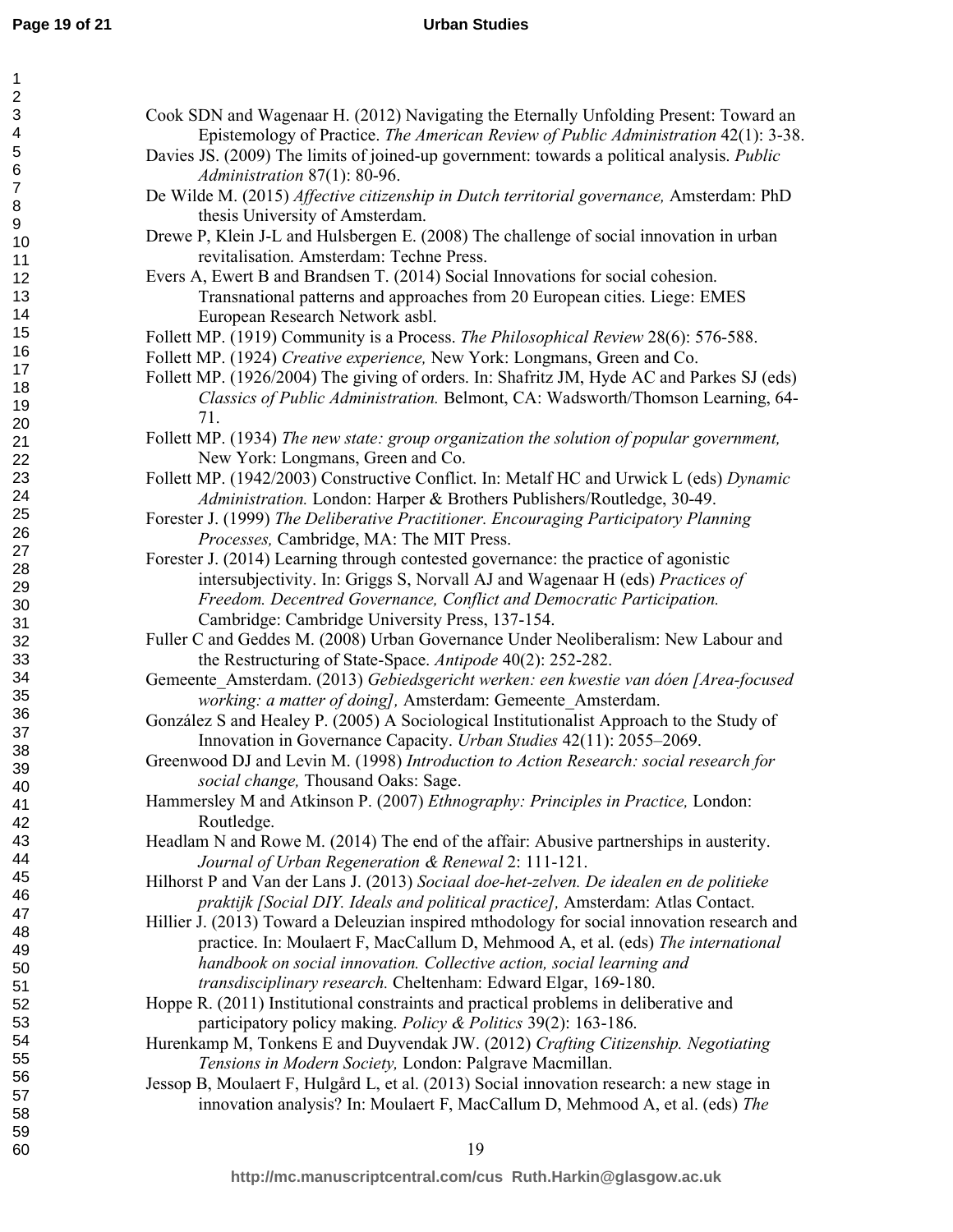| international handbook on social innovation. Collective action, social learning and           |  |
|-----------------------------------------------------------------------------------------------|--|
| transdisciplinary research. Cheltenham: Edward Elgar, 110-130.                                |  |
| MacCallum D. (2013) Introduction: the institutional space for social innovation. In: Moulaert |  |
| F, MacCallum D, Mehmood A, et al. (eds) The international handbook on social                  |  |
| innovation. Collective action, social learning amnd transdisciplinary research.               |  |
| Cheltenham: Edward Elgar, 343-345.                                                            |  |
| Massey A and Johnston-Miller K. (2014) Governance: Public governance to social                |  |
| innovation? Policy & Politics: Available online in Early View.                                |  |
| Mendes AMSC, Batista A, Fernandes L, et al. (2012) Barriers to social innovation. Available   |  |
| at: http://www.tepsie.eu/images/documents/tepsie.d3.1barrierstosocialinnovation.pdf.          |  |
| Ministerie van Binnenlandse Zaken. (2013) De doe-democratie. Kabinetsnota ter stimulering     |  |
| van een vitale samenleving [The do-democracy. White paper for stimulating a vibrant           |  |
| society], The Hague: Ministerie van Binnenlandse Zaken.                                       |  |
| Ministerie van Binnenlandse Zaken. (2015) Vitale lokale democratie: Richting en ruimte voor   |  |
| verandering [Vibrant local democracy: Vision and space for change], The Hague:                |  |
| Ministerie van Binnenlandse Zaken.                                                            |  |
| Moulaert F, MacCallum D, Mehmood A, et al. (2013) The international handbook on social        |  |
| innovation. Collective action, social learning and transdisciplinary research.                |  |
| Cheltenham: Edward Elgar.                                                                     |  |
| Moulaert F, Martinelli F, González S, et al. (2007) Introduction: social innovation and       |  |
| governance in European cities. Urban development between path dependency and                  |  |
| radical innovation. European Urban and Regional Studies 14(3): 195-209.                       |  |
| Moulaert F, Martinelli F, Swyngedouw E, et al. (2005) Towards Alternative Model(s) of         |  |
| Local Innovation. Urban Studies 42(11): 1969-1990.                                            |  |
| Murray R, Caulier-Grice J and Mulgan G. (2010) The open book of social innovation.            |  |
| Available at: www.socialinnovator.info.                                                       |  |
| Nicholls A, Simon J and Gabriel M. (2015) New Frontiers in Social Innovation Research.        |  |
| Basingstoke: Palgrave Macmillan.                                                              |  |
| Nicolini D. (2012) Practice theory, work, and organization: an introduction, Oxford: Oxford   |  |
| University Press.                                                                             |  |
| Novy A and Hammer E. (2007) Radical innovation in the era of liberal governance. The case     |  |
| of Vienna. European Urban and Regional Studies 14(3): 210-222.                                |  |
| Osborne SP and Brown K. (2005) Managing change and innovation in public service               |  |
| organizations, London: Routledge                                                              |  |
| Osborne SP and Brown L. (2011) Innovation, public policy and public services delivery in      |  |
| the UK: The word that would be king? Public Administration 89(4): 1335-1350.                  |  |
| Osborne SP and Brown L. (2013) Handbook of innovation in public services. Cheltenham:         |  |
| Edward Elgar.                                                                                 |  |
| Peck J and Tickell A. (2002) Neoliberalizing Space. In: Brenner N and Theodore N (eds)        |  |
| Spaces of Neoliberalism. Urban restructuring in North America and Western Europe.             |  |
| Malden, MA: Blackwell Publishers, 33-57.                                                      |  |
| Pradel M, Garcia M and Eizaguirre S. (2013) Theorizing multi-level governance in social       |  |
| innovation dynamics. In: Moulaert F, MacCallum D, Mehmood A, et al. (eds) The                 |  |
| international handbook on social innovation. Collective action, social learning amnd          |  |
| transdisciplinary research. Cheltenham: Edward Elgar, 155-168.                                |  |
| Raad voor Maatschappelijke Ontwikkeling. (2013) Terugtreden is vooruitzien [Stepping back     |  |
| is looking ahead], Den Haag: RMO.                                                             |  |
| Rowe M and Ashworth C. (2010) Let a Hundred Flowers Bloom': Enhancing innovative              |  |
| practice in regeneration management. Journal of Urban Regeneration & Renewal 1:               |  |

90-99.